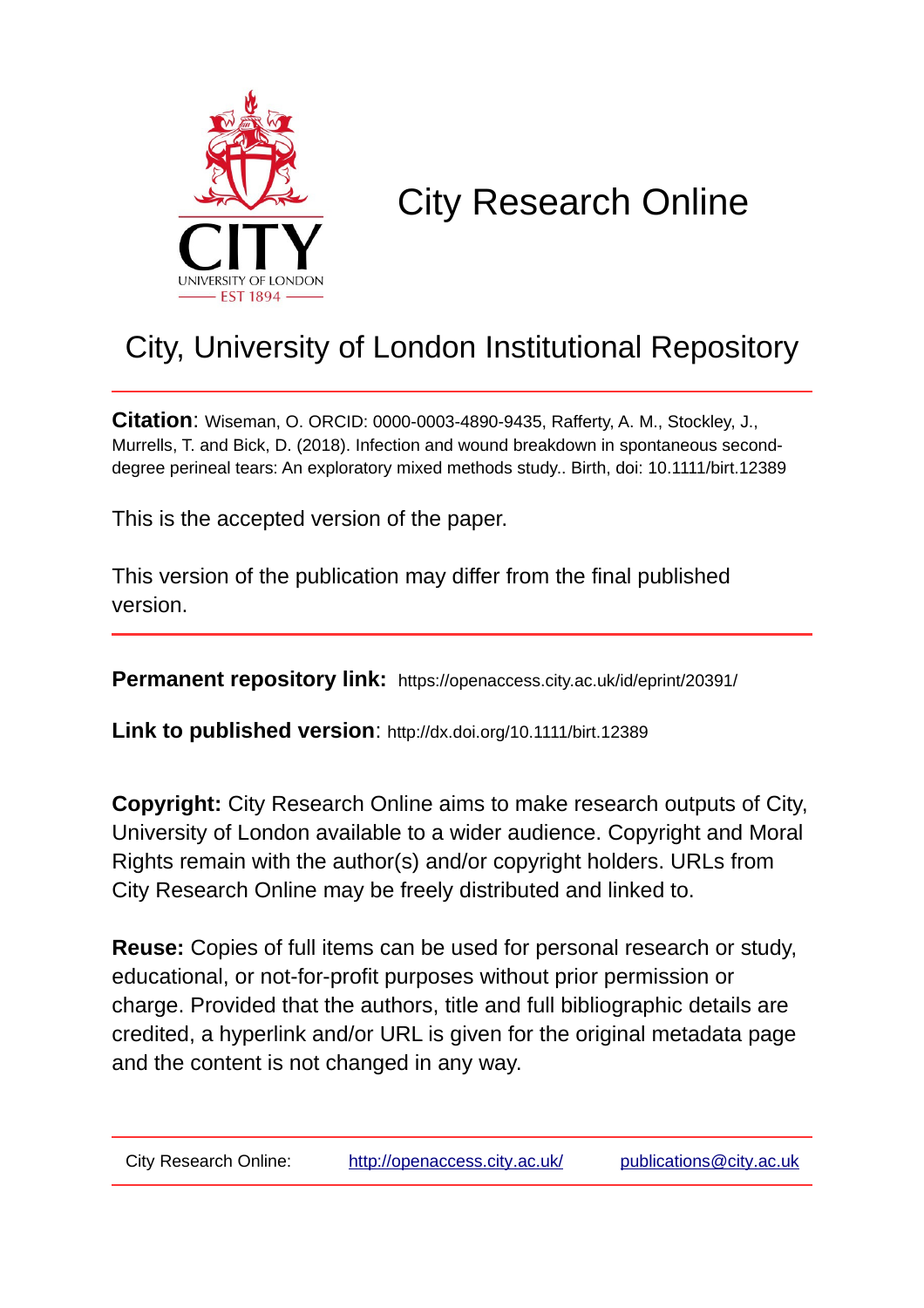**Wiseman O, Rafferty AM, Stockley J, Murrells T & Bick D.** 

**Infection and wound breakdown in spontaneous second‐degree perineal tears: An exploratory mixed methods study.**

*Birth***. 2018;00:1–10.<https://doi.org/10.1111/birt.12389>**

## **Accepted author final draft**

## **ABSTRACT**

Background: Perineal trauma affects large numbers of women who have a vaginal birth. This study explores the incidence, etiology and women's experiences of wound infection/breakdown associated with spontaneous second degree tears.

Methods: This was an exploratory mixed methods study set in an urban tertiary National Health Service hospital in 2014-2015. The study included a prospective observational study of second degree tears using electronic patient records. Infection was defined using criteria adapted from Public Health England's Surgical Site Infection Surveillance Service. We also did a case-control study of maternity records to explore factors associated with perineal infection/wound breakdown, as well as semi-structured interviews with a purposeful sample of women who experienced wound infection/breakdown.

Results: Of 2892 vaginal births during the study period, 76.8% sustained perineal trauma, with second degree tears most commonly recorded (n=828/28.6%). Sixteen (1.9%) had a documented infection/wound breakdown which were associated with 'compromised wound status' (increased severity of wound/poor suturing) (p=.033) Women complained of a lack of information about their perineum and poor postnatal surveillance by midwives and physicians. Diagnosis and treatment were often delayed by clinicians' reliance on external signs of wound infection. Although the sample size was small, there were no differences in rates of infection between sutured and unsutured second degree tears.

Conclusions: Although second degree tears were common following vaginal birth, wound infection/breakdown was relatively uncommon. Women who report feeling unwell or develop pyrexia postnatally should be assessed urgently. A prospective longitudinal study exploring the long- term sequelae of second degree tears is needed.

## **INTRODUCTION**

Perineal trauma is the most common obstetric complication of childbirth, occurring in 55-

85% of vaginal births, with lower estimates coming from hospital episode statistics data

which may reflect incomplete data capture nationally [1] [2]. Complications of perineal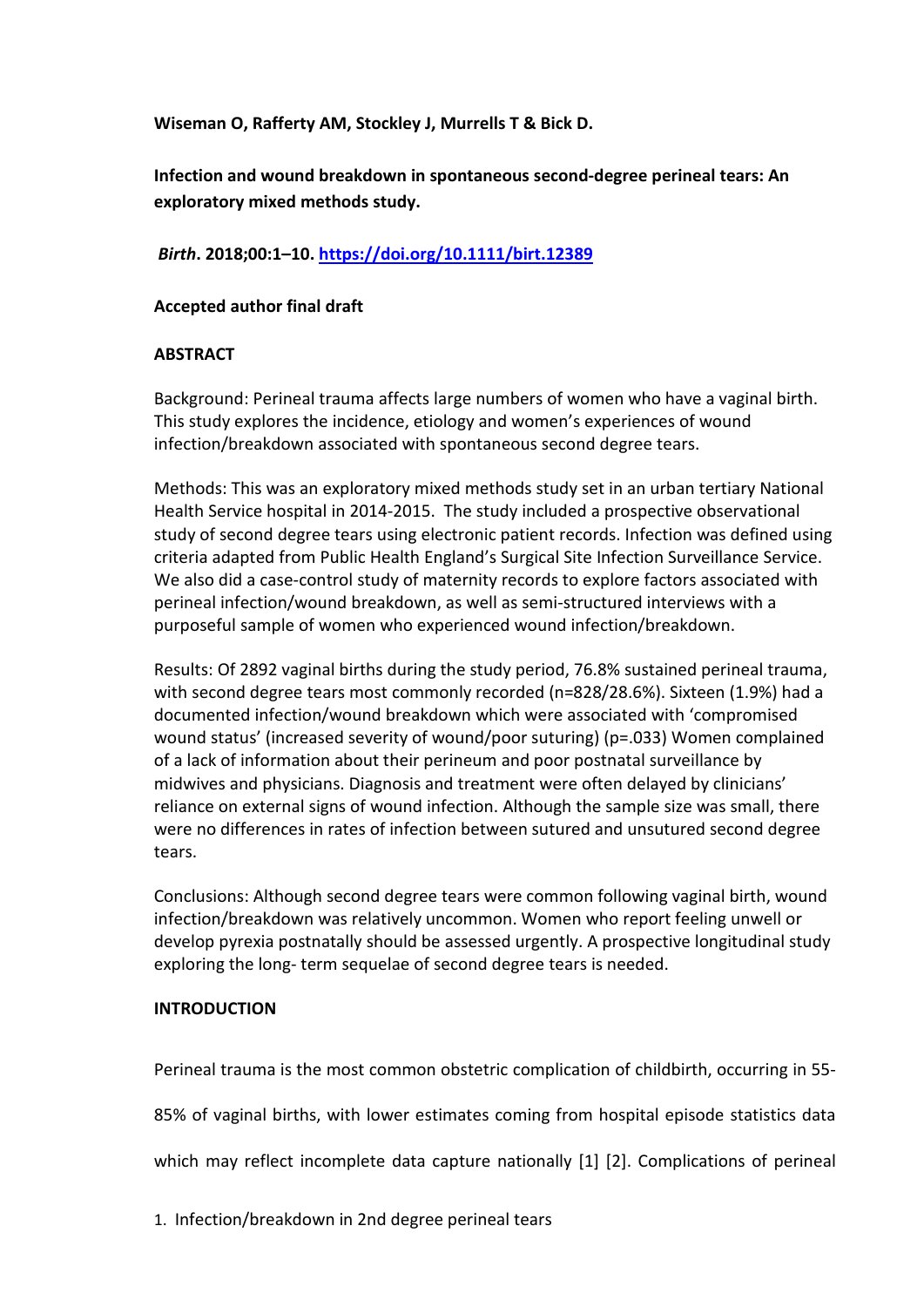trauma include pain, infection and wound breakdown [3] [4] [5] [6] [7] [8]. Perineal trauma may be indirectly associated with long-term maternal morbidity (urinary incontinence, dyspareunia, psychological problems) but these are multi-factorial with no direct causal association [9] [10] [11] [12] [13].

Perineal trauma is classified by severity: 'first degree' describes injury to perineal skin only; 'second degree' involves injury to perineal muscles but not the anal sphincter, including both spontaneous tears and deliberate surgical incisions (episiotomies); 'third and fourth degree' describe injury to the perineum involving the anal sphincter complex [3]. Existing research into perineal trauma focuses on anal sphincter injuries and episiotomies. Little is known about the sequelae of spontaneous second degree tears, the most common type of perineal trauma, affecting 1:4 women who have a vaginal birth [1] [4]. Between 2000-2010, the UK National Health Service paid £8,740,915 in settlements for first and second degree perineal trauma [16]. A UK-based Delphi study found that infection was women's primary concern in the first few weeks after experiencing second degree perineal trauma [17] [18], but women's experiences of infection have rarely been studied. A literature search undertaken for this study in July 2015 exploring women's experiences of first and second degree perineal trauma identified only two interviews across six studies with women who experienced a perineal wound infection [19] [20] [21] [22] [23] [24].

Estimates for infection rates in second degree tears range from 2-11% [1] [25] [26] but defining and identifying clinically relevant infection is challenging [14] [15] [25]. Estimates for wound breakdown in sutured tears are 0.1-2% [8]. Many studies are complicated by the combination of different types of perineal trauma, confounding the association between the degree of trauma and outcomes of interest.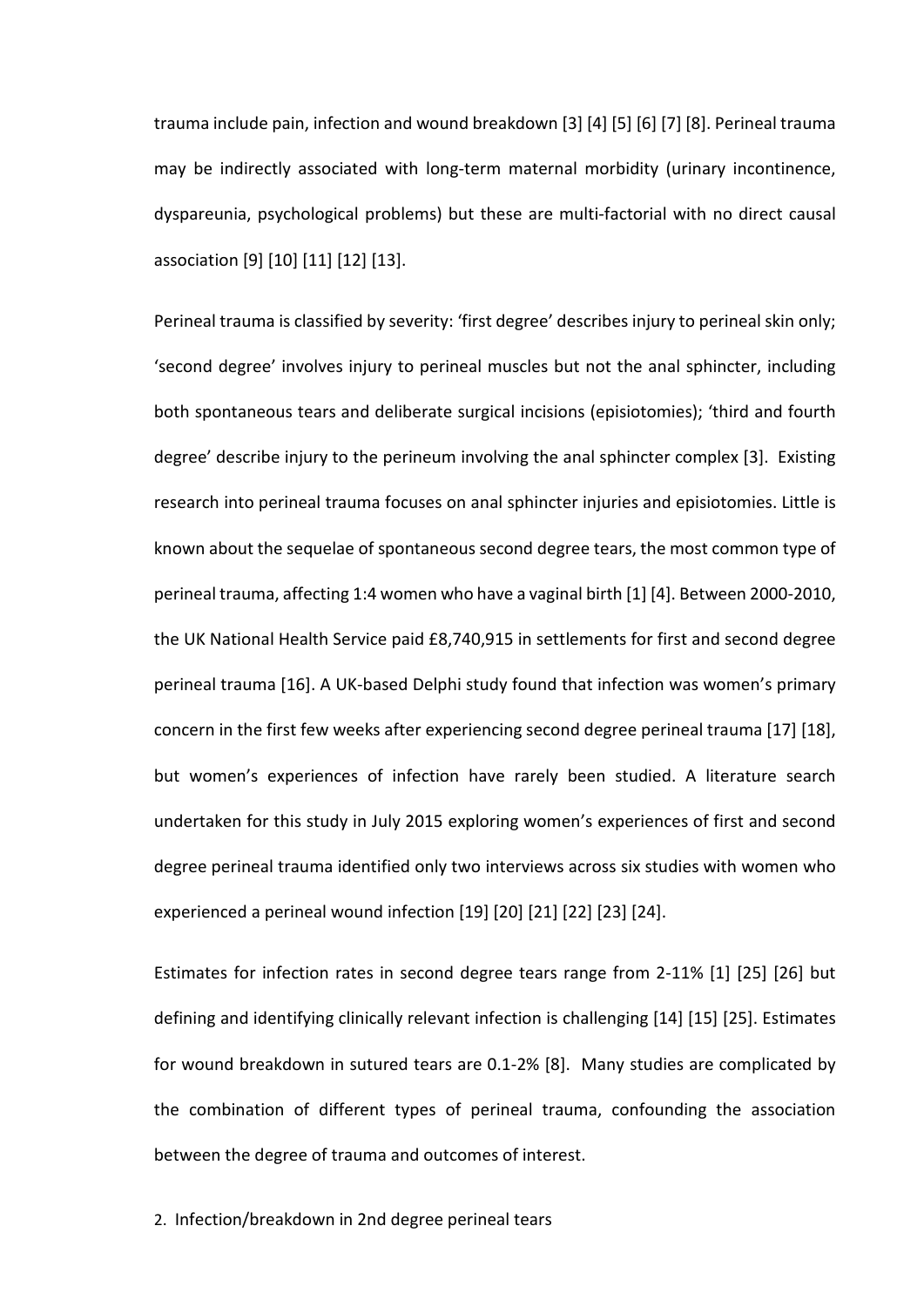The aims of this study were to investigate the incidence of clinically relevant infection/wound breakdown in a cohort of women who experienced a spontaneous second degree perineal tear following vaginal birth; explore potential contributory factors for perineal infection/breakdown; and interview women about their experiences of perineal infection/breakdown.

#### **METHODS**

An in-depth exploratory mixed-methods study was undertaken in one urban National Health Service tertiary hospital in the South of England (5,000-6,000 births per year). Qualitative data were included to provide insight into women's experiences of wound problems because 'maternal satisfaction' is included as a 'core outcome set' in the Core Outcome Measures in Effectiveness Trials initiative's consensus on minimum outcomes for maternity research [27].

The study included three discrete but interrelated elements:

#### **(1) Prospective observational study**

A prospective observational study was conducted over 9 months (July  $1<sup>st</sup>$ , 2014-March 31 $<sup>st</sup>$ </sup> 2015) to explore the number and characteristics of women who sustained a spontaneous second degree tear during childbirth. Cases of second degree perineal tears were identified through electronic patient records, excluding women who had a caesarean delivery, intact perineum, first, third and fourth degree tear and episiotomy. Demographic data (age, parity, place of birth, ethnicity) and immediate management of the tear (sutured/not sutured) were collected.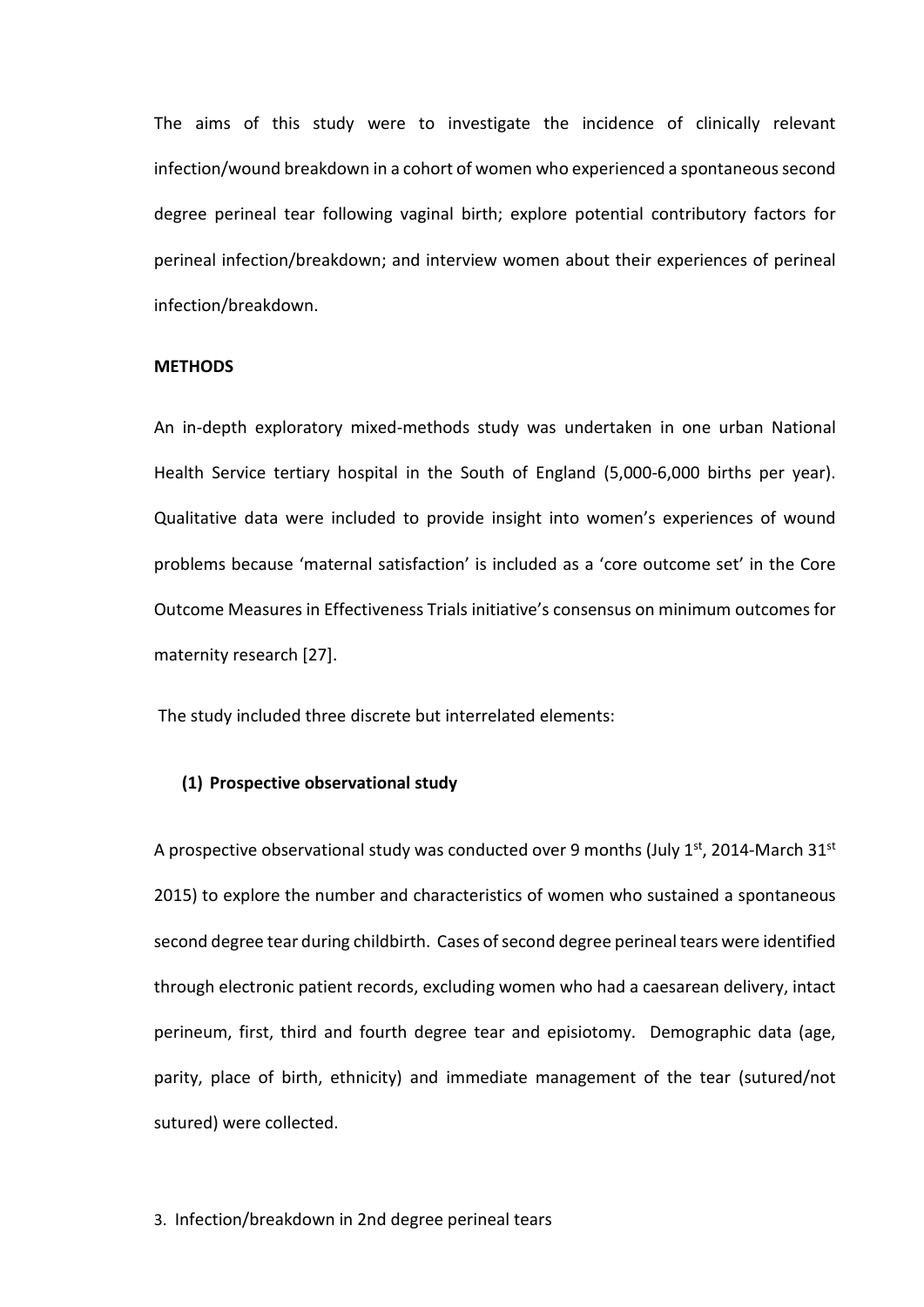Within this cohort, infection and wound breakdown cases were identified through multiple sources to ensure as complete a data set as possible. These included: electronic patient records at final midwifery contact (10-28 days postnatal); Clinic daybooks (postnatal ward, maternal assessment unit, perineal clinic); Hospital and Emergency Department admissions of women who had perineal infection; 'Sepsis' cases identified by the coding department.

Based on a second degree tear prevalence rate of 25% [1], it was estimated that 721 second degree tears would be identified, which would provide sufficient cases of infection/wound breakdown for an exploratory study. The maternity records and (when available) microbiology results of all suspected cases of perineal infection/wound breakdown were reviewed. Rigorous inclusion criteria were adapted from Public Health England's Surgical Site Infection Surveillance Service [28] (Table 1). For the purpose of this study, 'wound breakdown' was defined as a dehisced sutured wound, not including second degree perineal tears where the woman had declined suturing. Final decisions about inclusion as a study case were made by a clinician in consultation with a microbiologist. Descriptive analysis of the electronic patient records data (frequencies and percentages) were undertaken using IBM SPSS version 22.

### **(2) Case-control study**

To explore factors contributing to perineal wound infection/breakdown, a case-control study was undertaken. The maternity records of all potential perineal morbidity cases were ordered, along with two contemporaneous controls for each case. In addition, all the women who agreed to be interviewed for the qualitative study consented for their maternity records to be retrieved, and these were also included.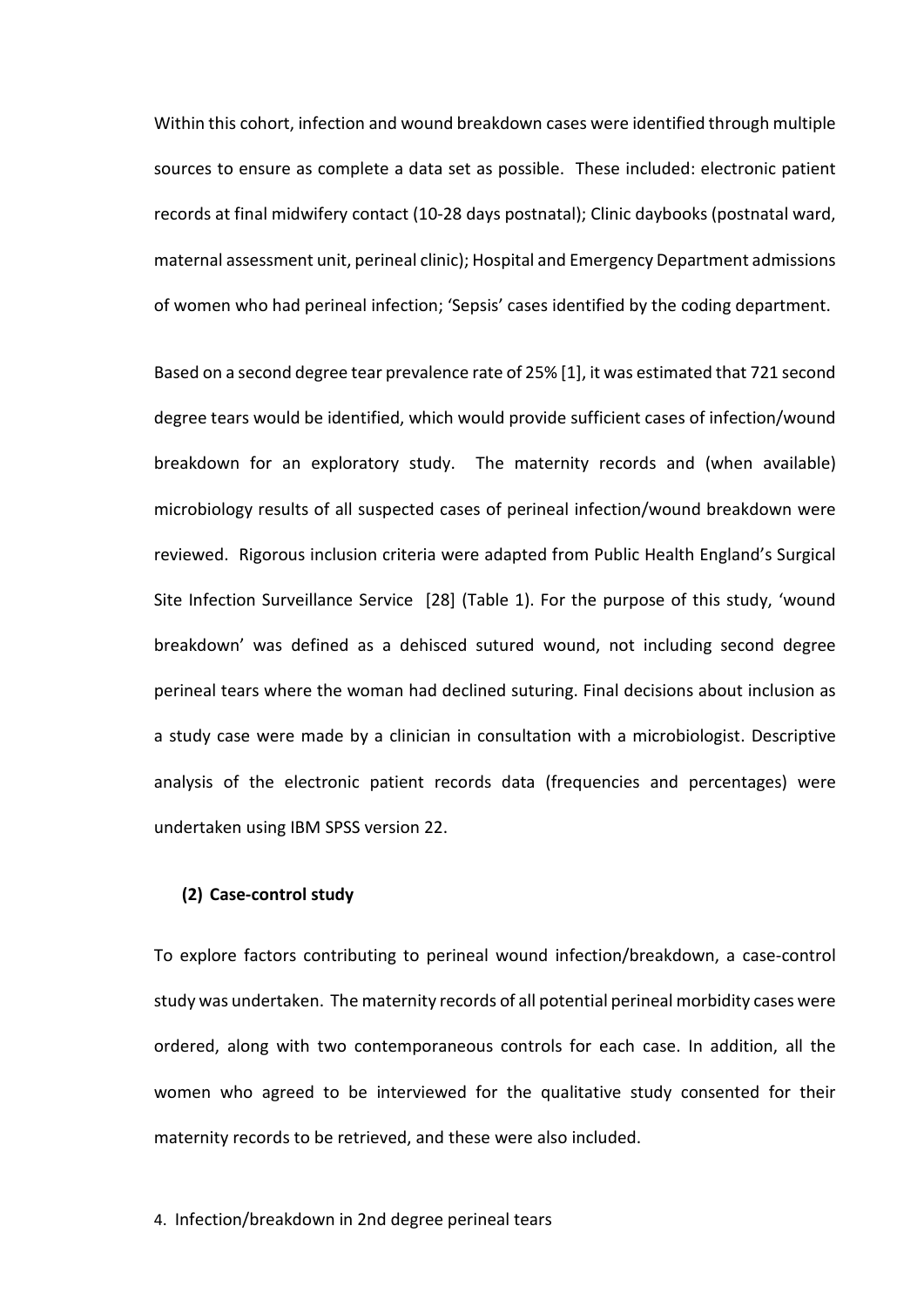A data-collection tool was devised to extract a detailed account of each perineal tear, including demographic information, potential antenatal and intrapartum risk factors, a description of each tear in the labour record, its management and details of the professionals undertaking perineal repair. Microbiology results and data from interviews were also included.

For purposes of analysis, individual risk factors were grouped into composites under the three key constituents of infection: compromised host defences, compromised wound status and potential exposure to pathogens (Table 2). Data were uploaded into IBM SPSS version 22 and logistic regression analysis was undertaken [29]. The logistic regression chisquare statistic testing the association between each composite risk factor (used as an ordinal/categorical variable) and case-control status, its degrees of freedom and probability *(p)* value calculated. As infection/wound breakdown numbers were small, statistical associations with individual risk factors for infection could not be tested.

#### **(3) Qualitative study**

A purposive sample of women who sustained a spontaneous second degree tear were interviewed, using the observational study as a sampling frame. Women who gave birth within the previous three months were approached to minimise possible recall bias [30]. The findings from participants who sustained an infection/wound breakdown are included in this study. Women interviewed who did not sustain an infection/wound breakdown will be reported separately. Women were excluded if they were <18 years old, had a documented learning disability, did not speak English, had experienced an obstetric/neonatal emergency which might confound their experience of perineal trauma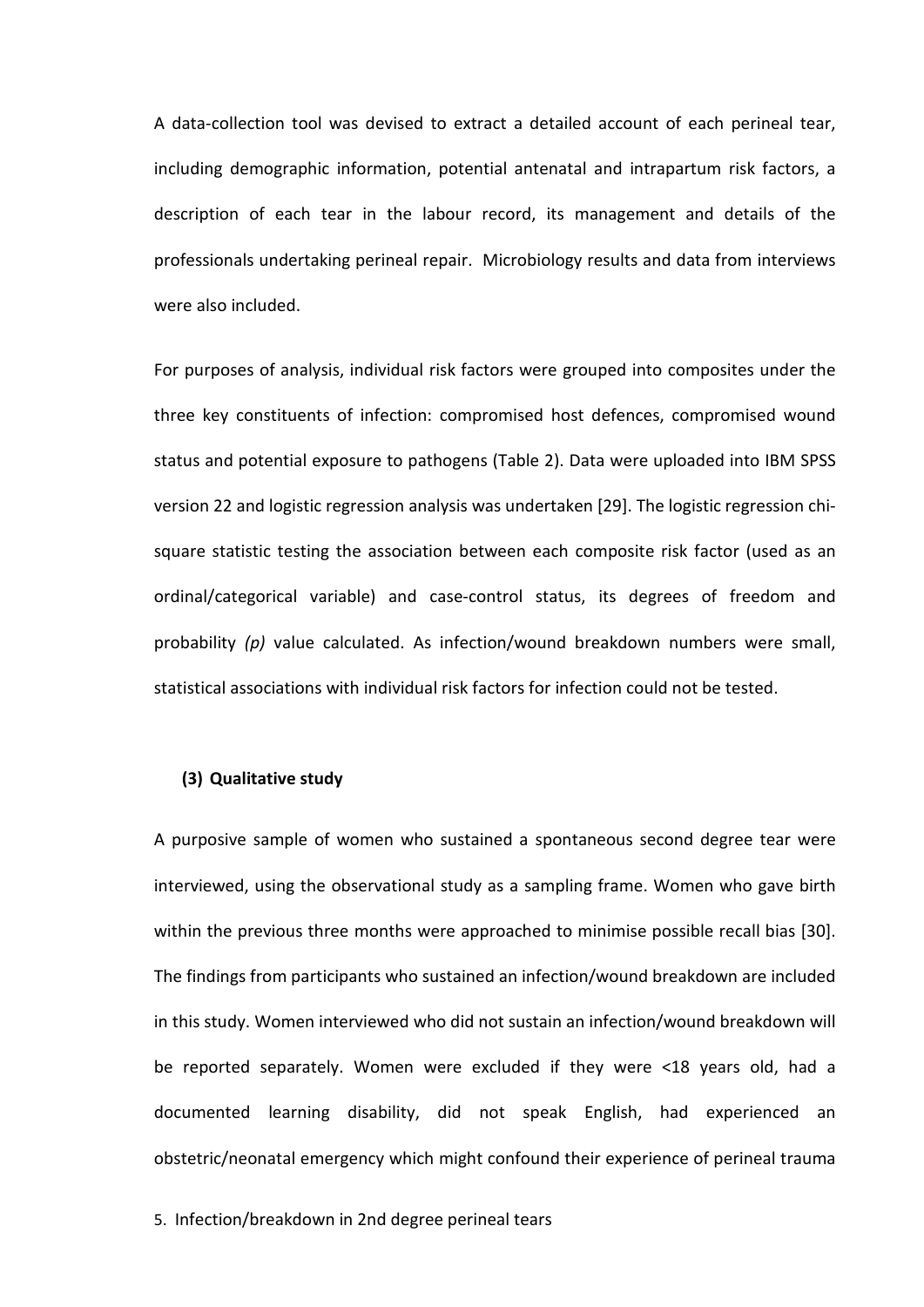or had received clinical care by the interviewer. Women were sent a letter and participant information sheet, followed up with a phone call inviting them to an interview at a venue of their choice. Semi-structured interviews enabled participants to report health problems and develop themes important to them. A patient involvement focus group contributed to the development of the participant information sheet and topic guide.

Interviews were audio-taped and transcribed verbatim using pragmatic naturalism [31]. Transcripts were coded using an iterative, inductive approach and analysed thematically using phenomenology [32]. Emerging meta-codes and themes were discussed by the authors to create richer insights and tabulated using Microsoft Excel. Memos and a reflexive diary provided an audit trail of the analysis process. Ethical approval was obtained from the Stanmore Health Research Authority (15/LO/0216). Data were anonymised and managed in accordance with the Data Protection Act 1998 [33], the Caldicott Principles[34] and the Research Governance Framework for Health and Social Care [35].

#### **RESULTS**

#### **Observational study**

A total of 2,892 women had a vaginal birth during the study, 2,220 of whom (76.8%) sustained perineal trauma (Table 3). Spontaneous second degree tears were recorded for 828 women, the most common perineal outcome associated with a vaginal birth (28.6%). Over one-half of the women were white (52%) and a third were black or Asian (33%) (Table 4). About 70% were aged 30 or over and one-half were primiparous. Most births (79%) took place in an obstetric unit and 87% of women had their perineal trauma sutured.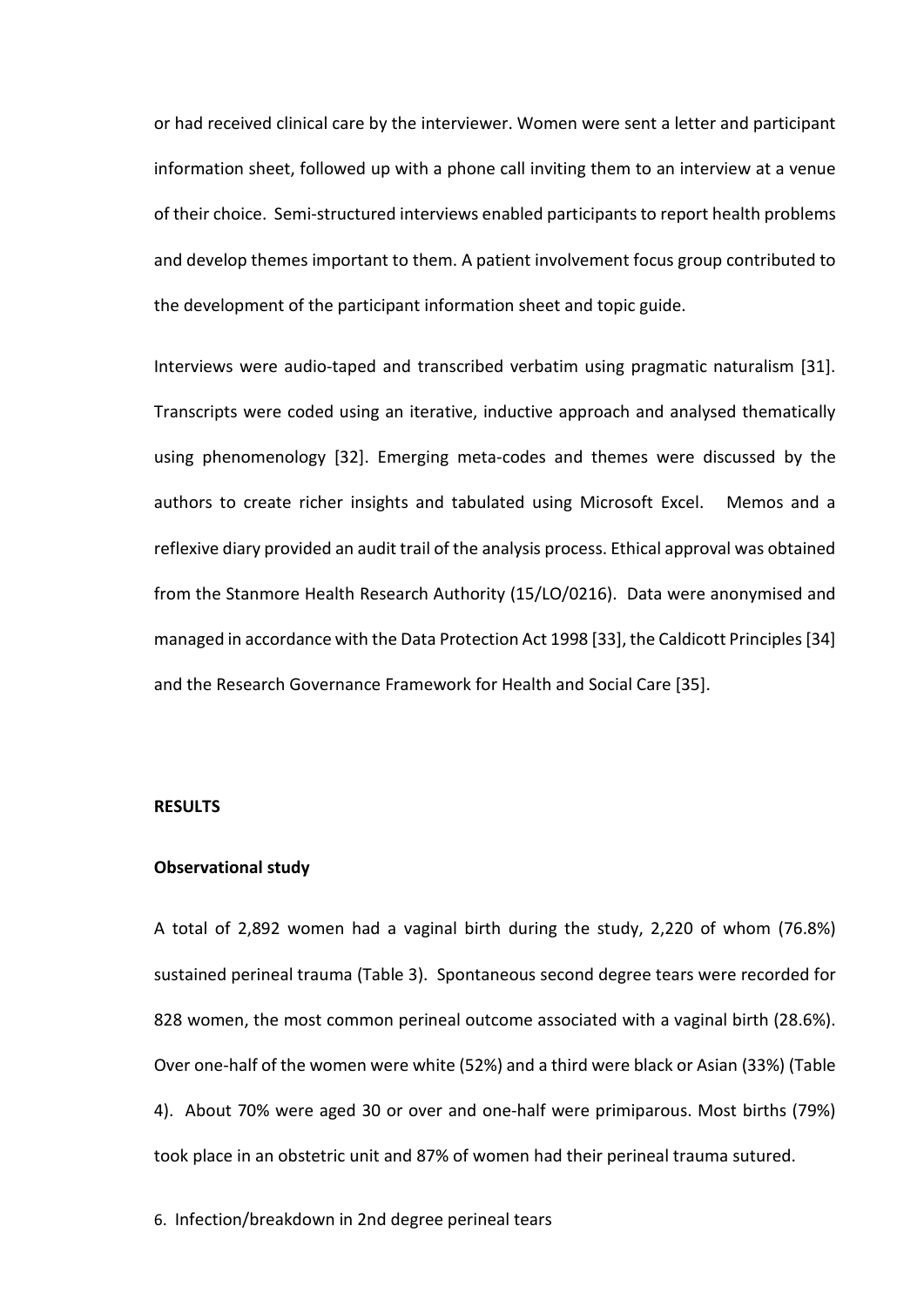Twenty-five potential cases of perineal infection/wound breakdown were identified among the 828 women and the records of these 25 women were analyzed. Following investigation, nine did not meet the inclusion criteria (in two cases, tears sustained were not second degree, four women presented with perineal pain but no signs of infection and three had unrelated infections) resulting in 16 confirmed perineal morbidity cases (1.9%).

Fourteen women suffered an infection (nine of which included wound breakdown) and two had wound breakdown without infection. The most common symptoms of infection other than wound breakdown was offensive discharge (9/14). The onset of infection/wound breakdown (where known n=14) ranged from 2-8 days postnatal (mean 5) with one outlier on day 16.

Ten cases had a positive wound swab identifying eight distinct, mostly endogenous organisms which could be considered normal flora from the female reproductive tract [28]. Two cases of beta-haemolytic Streptococcus Group A infection were identified, one of which was invasive.

Infection/wound breakdown was more likely to be identified among white women, women aged 30+ and in women who gave birth outside the obstetric unit. Although thirteen percent (106) of women who sustained second degree perineal tears declined suturing, this was not associated with an increase in wound infection.

#### **Case-control study**

7. Infection/breakdown in 2nd degree perineal tears Of 89 maternity records ordered, 65 were available for review (73%), including all those with suspected infection/wound breakdown. Eighteen maternity records were excluded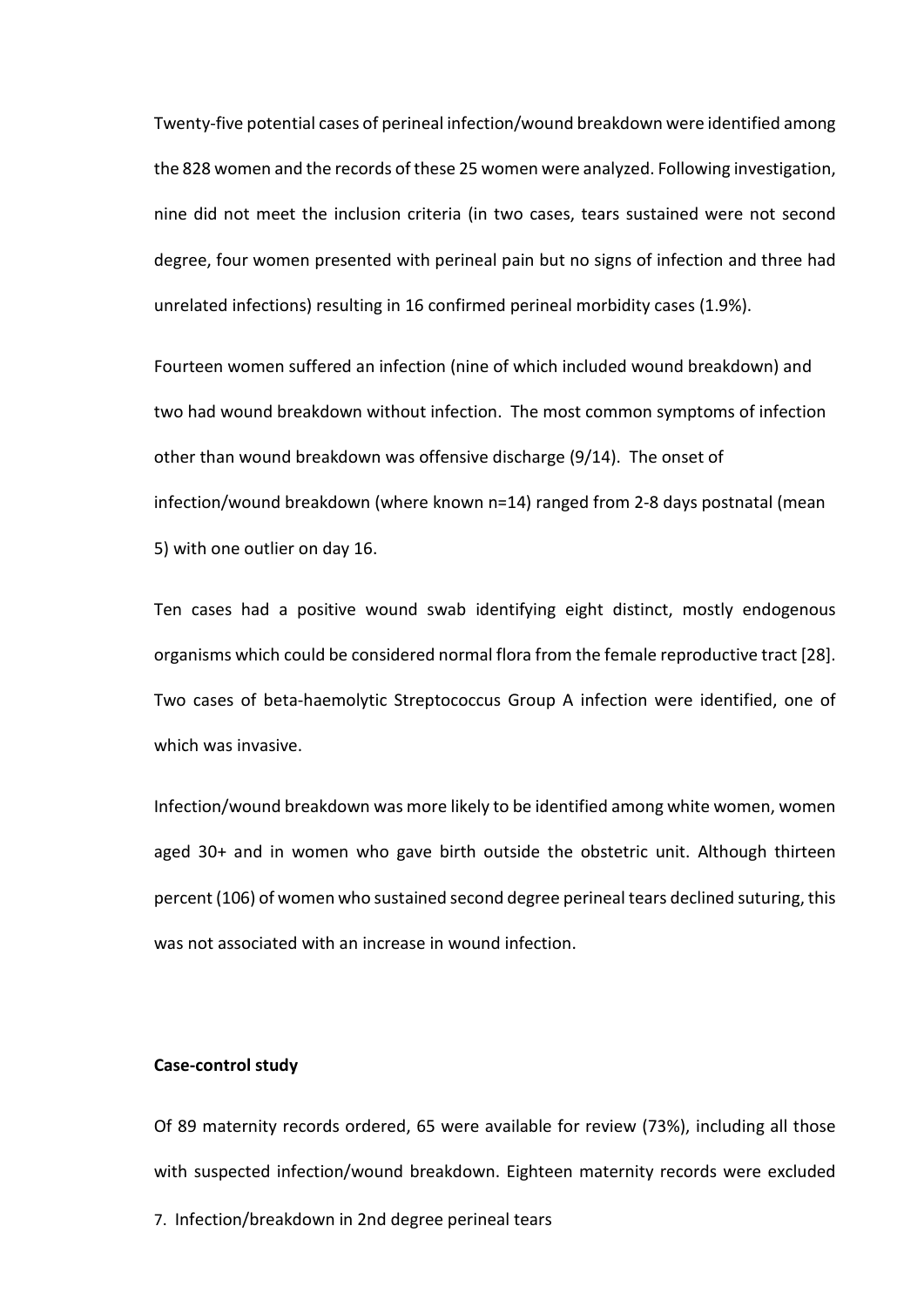(four had been misclassified as second degree tears and 14 had no postnatal information), leaving 47 records available for analysis (16 cases and 31 controls, ratio 1:2).

Around half of the women's records documented the wound as '*second degree tear'* with no further details. Ten of 47 (21.3%) second degree tears were described as '*small*', '*well aligned'*, '*not bleeding'*, '*comes together well'*, '*long but shallow'* (including all those left unsutured: 6/47). Fourteen (31%) were described as '*deep*'*, 'complex'* or '*bleeding+++*'.

There was a linear relationship between number of risk factors and an increased risk of morbidity (*p*=.039). Compromised wound status was the only composite risk factor significantly associated with morbidity (*p*=.033).

#### **Qualitative study**

Five confirmed morbidity cases did not meet the inclusion criteria for interview. Of the remaining eleven, the eight who gave birth in the last three months of the study were contacted and 5 consented to participate (63%). The women were 11-21 weeks postnatal at the time of interview (mean 16 weeks).

Two participants sustained an infection with wound breakdown, two only infection (one of whom had an unsutured tear) and one had wound breakdown without infection. Two participants were white British, two white 'other' and one black African; two spoke English as a second language. Place of birth included home (1), midwifery-led unit (3) and obstetric unit (1). All but one were multiparous. Excluded cases were more ethnically diverse, younger and more likely to have given birth in the obstetric unit.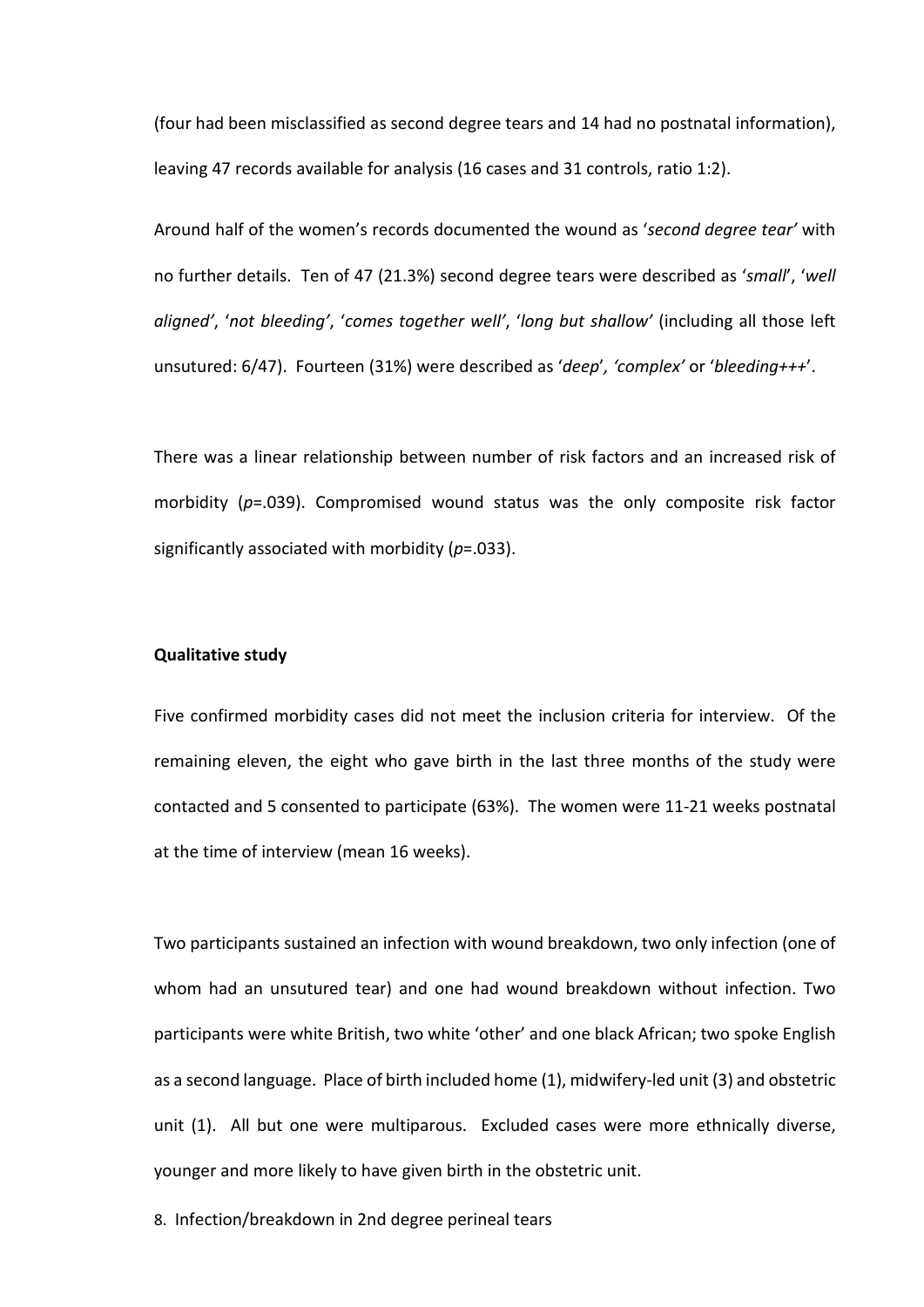Women who developed infection described their symptoms as suddenly worsening after a few days of slow improvement. For some, the onset of infection was experienced as feeling initially feverish and/or physically or emotionally *'unwell'* before developing acute perineal pain.

*…I felt really unwell, and very teary, and very, very, it was just an awful, awful day. And I don't remember feeling more sore then? My perineum? But, um, I was just feeling really wrong….* 

In some cases delays in diagnosis occurred because women waited until their next midwifery appointment before seeking help, or because clinicians failed to diagnose infection in the absence of external signs:

*I felt like I'd taken a couple of steps back… the pain was getting worse but she said, oh no, it looks absolutely fine.* 

[Wednesday] *I said to her I'm getting this shivering and she said that's probably just your milk coming in…* [Thursday] *I said to the midwife, can you check me? Because I feel like it's infected… and she said, honestly, it looks absolutely fine… And then on the Friday it swelled… she went, OK that's really bad and she went, it doesn't smell right either*.

Women expressed surprise that midwives and GPs did not always offer to check their perineum. The quality of examinations was also commented on:

*I felt that it, I hadn't been examined properly… she was looking from underneath, probably where the stitches were, but my concern was a little bit more internally.*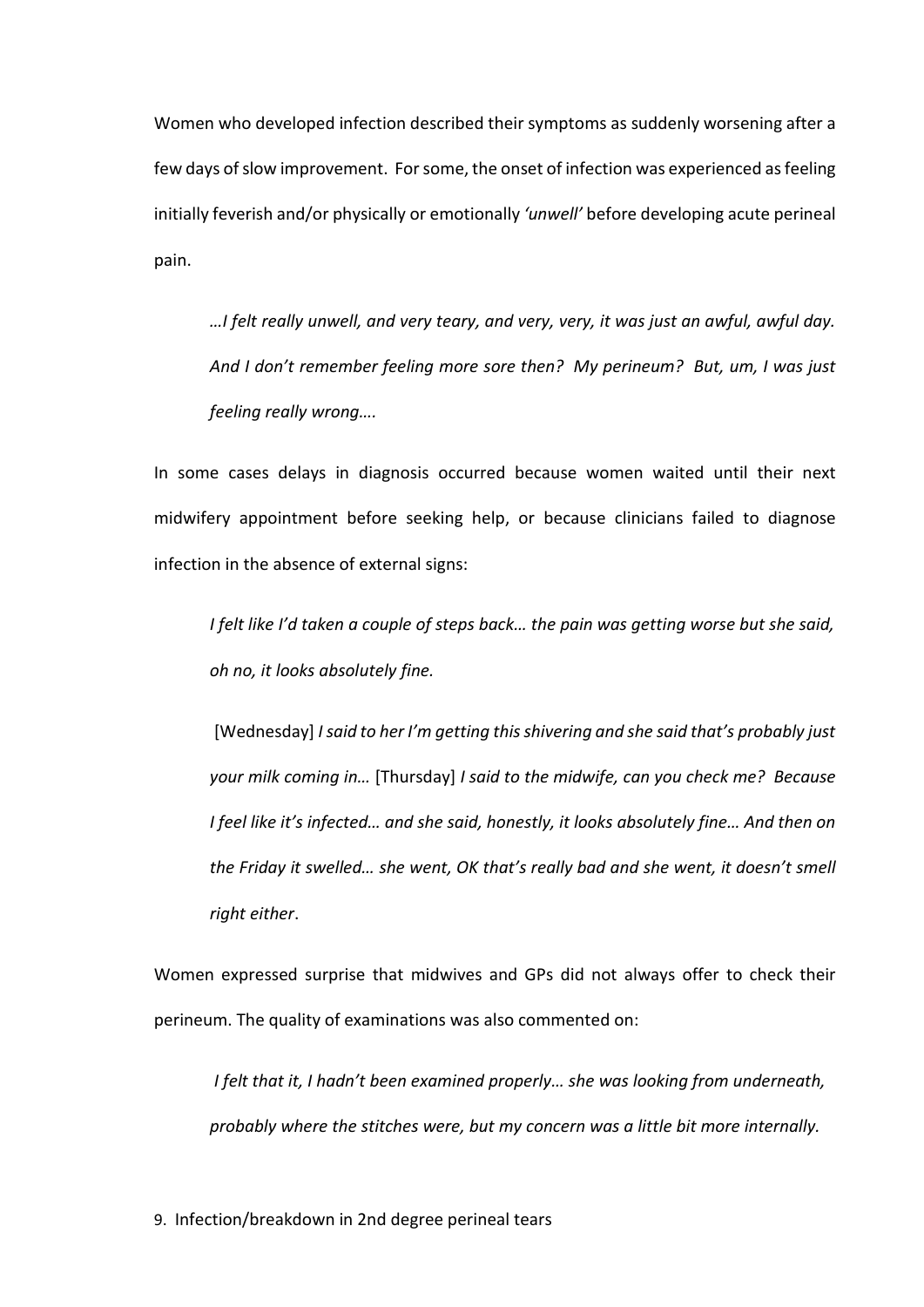*I* was like, what, you don't want to examine me? And she was like, I can have a *look if you want me to, and I was like, well yes! I was really quite shocked… I've still not had an internal examination. It almost feels like you go to the dentist and, like, they just ask you to smile?*

… [the GP] *didn't check it? And I'd expected them to check it… I never went back. But it never felt right*.

Women felt marginalised when it came to knowledge about their perineal trauma and how to care for it. Uncertainty about '*what happened'* was a source of ongoing psychological distress:

*It's probably the thing I'm most unhappy about… I don't think I'll probably ever really know what happened, like how I tore and exactly, like, was it a small tear? Or a deep tear? Where was it?… I have absolutely no understanding.* 

Infection and wound breakdown in such an intimate, private place was experienced as especially distressing. In particular, offensive smells prompted the perception of poor hygiene, triggering shame and embarrassment.

*…having an infection in your lower regions. It's just so gross… it's absolute hell… having an infection* [in a caesarean wound] *seems nicer….* 

Women spoke of "*down there*", "*lower regions*", "*the nameless place*", "*you know*" or simply indicating "*it*" with a pause in the conversation. Women reported finding it difficult to talk openly about perineal problems with partners, friends and clinicians. This inability to have a "*fluent conversation*" about their tear, was seen as one reason women struggled to acquire the knowledge they needed to access help.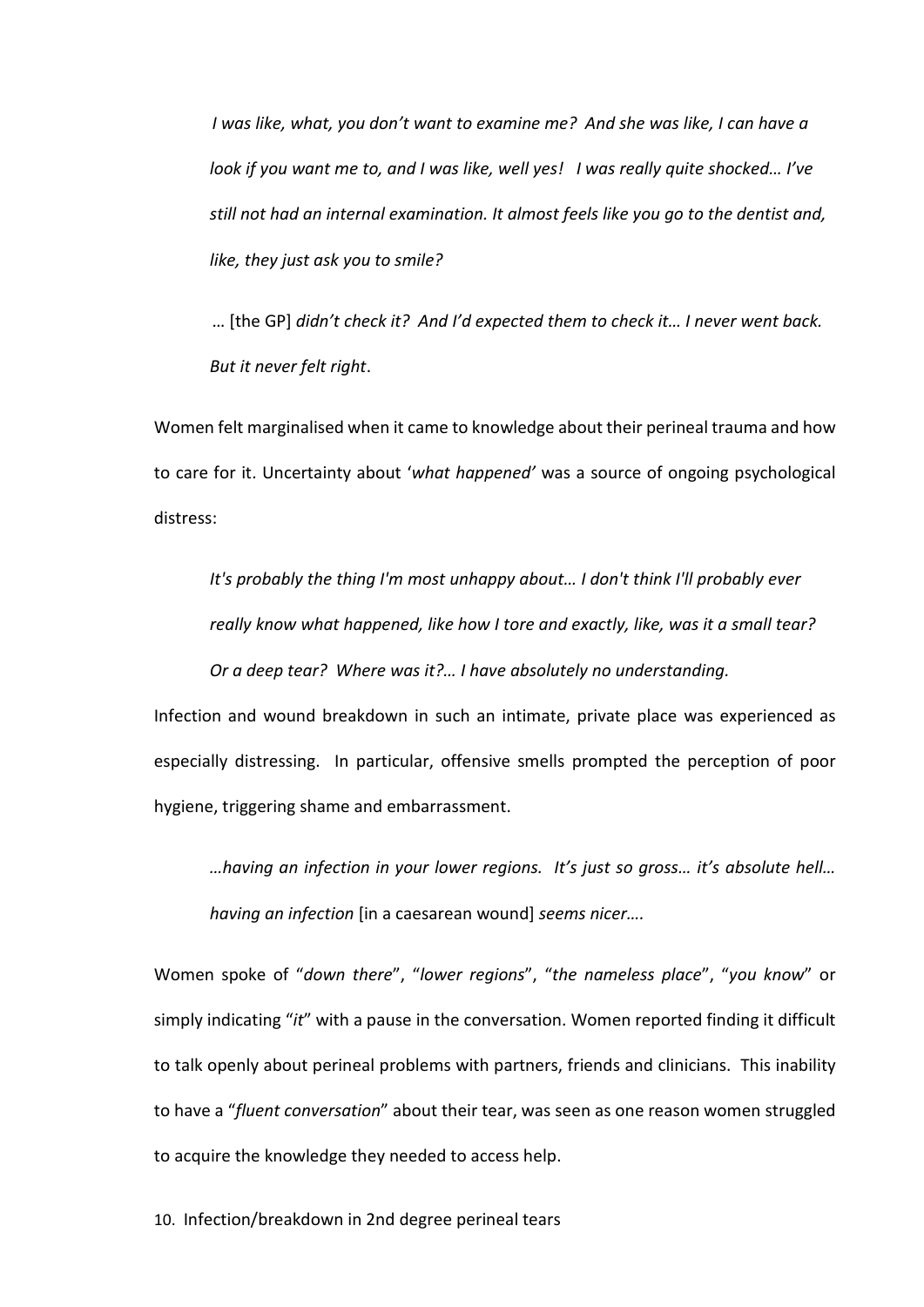The infections in this study were treated successfully with oral antibiotics and all the women described their perineum as 'healed', but only one was satisfied with the appearance and/or sensation of her vagina and perineum at the time of interview.

*I've never felt completely comfortable with it again. I wouldn't really say it's pain… just not quite right.*

Two women had serious on-going concerns (one suspected that she had an undiagnosed third degree tear and another was left with a visible 'hole' in her perineum) but neither had sought help because of their experience of painful suturing after delivery:

*I don't want to have another surgery!* 

*Because of what's happened, the first thing I'm afraid of is the stitches. I would be, like, terrified of being stitched again.*

The kind of care women received during their labour and when their perineal trauma was being sutured impacted on how they assigned blame for their subsequent morbidity. Three women who described receiving disrespectful care associated their postnatal morbidity with sub-optimal clinical practice (i.e. poor suturing skills; lack of perineal hygiene advice). In contrast, the two women who reported feeling well cared for (treated respectfully; involved in decisions about their care) blamed '*bad luck'* or took responsibility themselves.

#### **DISCUSSION**

The perineal infection/wound breakdown rate (1.9%) among women who had second degree perineal tears in the population studied was lower than reported in previous studies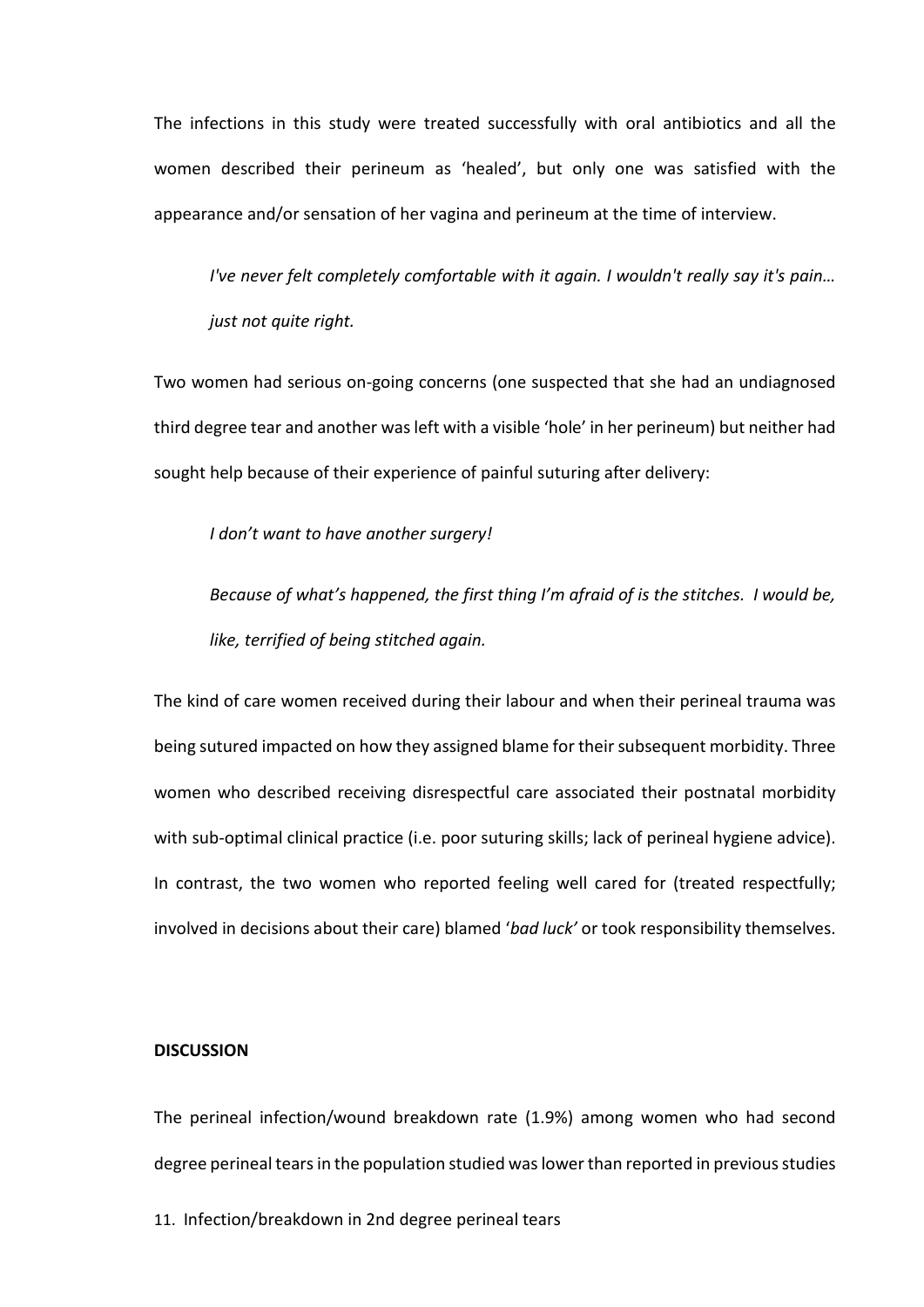[1] [25] [26]. However, this may relate to the fact that data from earlier studies were obtained from planned prospective follow up of women and inclusion of third and fourth degree tears and episiotomies which are associated with higher infection rates.

The majority of cases of perineal infection in this study occurred before day 10 which suggests that midwives are well placed to identify women who develop signs and symptoms of infection. However, women's concerns that their perineal healing was not assessed at each clinical contact, or not assessed appropriately, suggests that postnatal care planning is lacking adherence to evidence-based guidelines [36]. The lack of priority accorded to monitoring women's postnatal recovery is consistent with findings that postnatal care is an under-resourced aspect of National Health Service maternity services [37] [38]. The Department of Health for England identified the need to improve postnatal care regardless of cost a decade ago [39].

Few women in this study were offered sufficient information about their perineal trauma or how to manage their recovery. Communication problems may be exacerbated by the lack of a shared vocabulary for discussing vaginal health, as suggested by this study. Feminist research has shown that the vagina is socially as well as anatomically hidden, [49] [9] [48] [50] perpetuating the perception that women's sexual health is unimportant and of low priority [23] [48].

12. Infection/breakdown in 2nd degree perineal tears That a wide variety of bacteria were found on wound swabs suggests no single source of perineal infection, which has been reported in previous studies [15]. The one woman identified with Invasive Group A Streptococcus, a potentially communicable disease [40] [41], is of concern. The 2009-2012 UK Confidential Enquiry into Maternal Deaths reported that twelve of the twenty deaths associated with genital tract sepsis were due to postnatal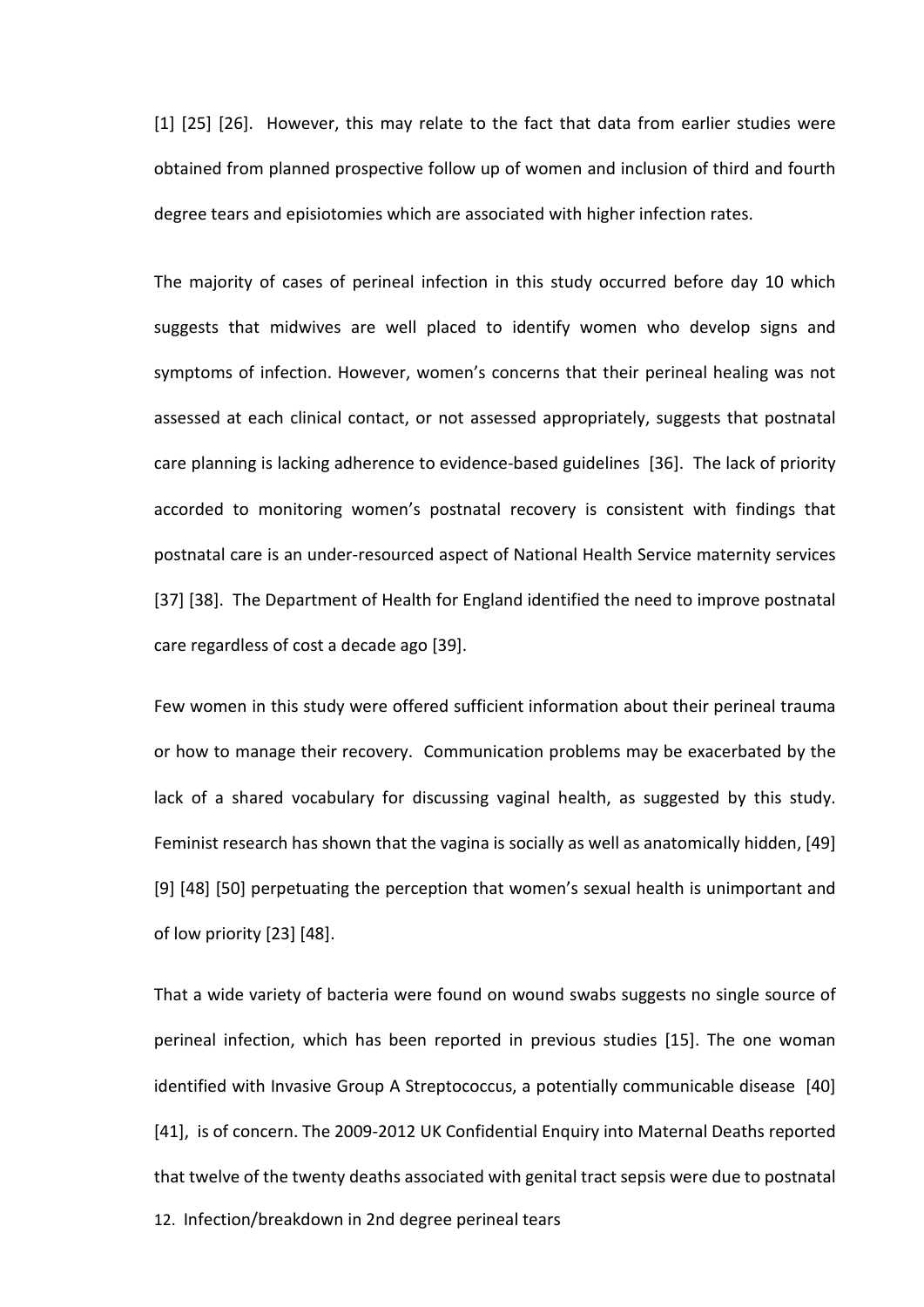Invasive Group A Streptococcus infections, with contributing factors including delayed diagnosis and incomplete assessment [40]. Delays in diagnosis reported in the current study occurred due to women not accessing timely help, and to a disconnect between symptoms reported by women and referral for further assessment by midwives.

The use of composite risk factors provided insights into areas for future study. 'Compromised wound status', which was associated with increased morbidity, included two main features: (1) increased severity of the wound (extensive tearing and/or oedematous tissue) and (2) poor clinical suturing skills. Previous studies have associated increased severity of tears with higher risk of morbidity [4] [7] [6] but this has not been identified within one classification of tear before now. The second element (poor suturing skills), is a modifiable factor which could be addressed through enhanced clinical training which has been described in several previous studies[3] [42] [43] [44]**.**

Fewer perineal infections were identified among women who had unsutured perineal tears, which may reflect that these were all described as '*small'*, i.e. less 'compromised', however findings must be interpreted with caution and further larger studies are needed. The UK National Institute for Health and Care Excellence [36] currently recommends that all second degree tears be sutured to reduce the risk of infection.

The quality of care women received during their intrapartum and immediate postpartum period impacted on how they managed their perineal morbidity, and on the perceived reasons for its onset. The importance of respectful care (enabling informed choice; attending to requests for pain relief) during childbirth is widely recognised [45] [46] [47].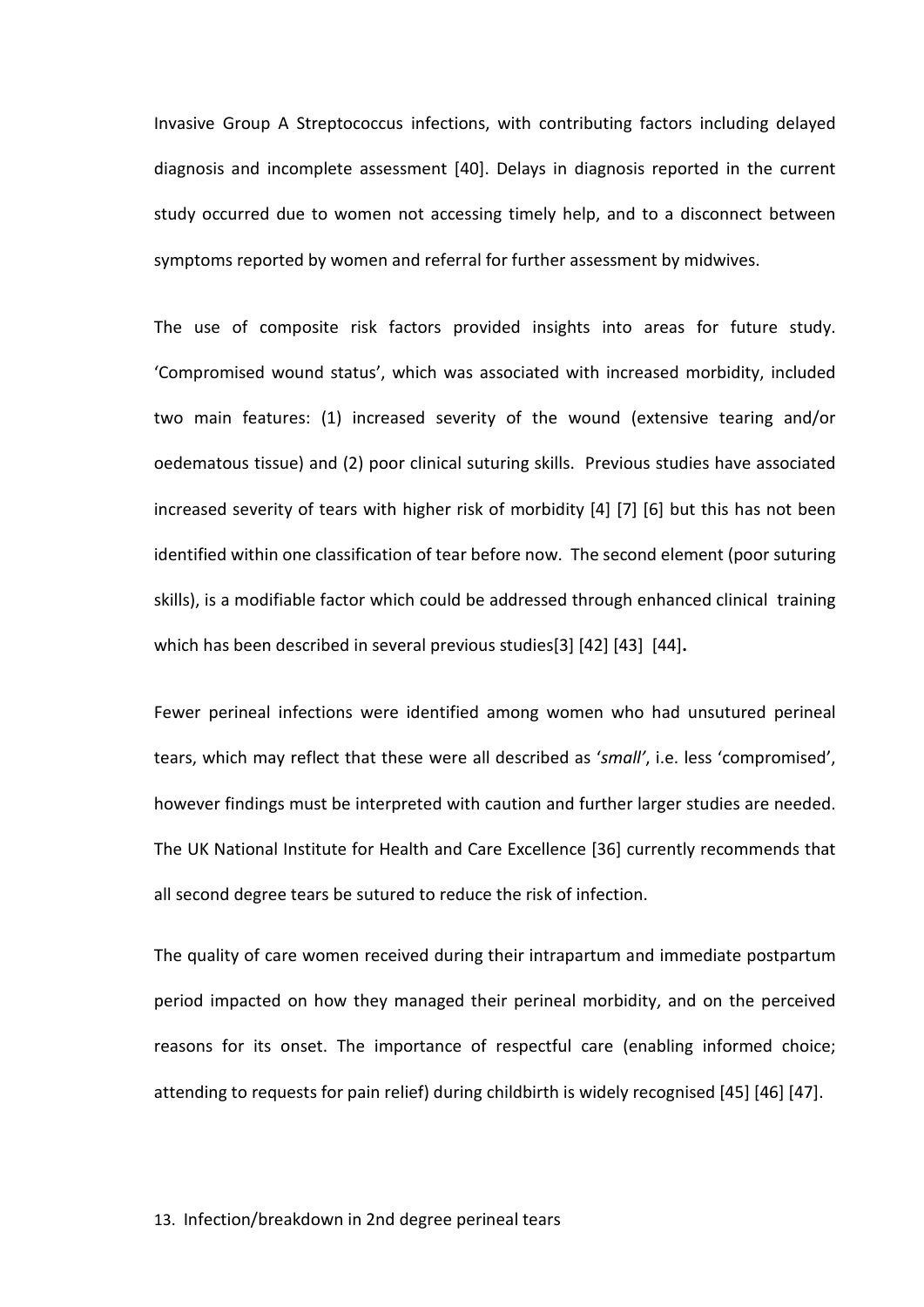#### **Strengths and Limitations**

This study had several important strengths. These include the identification of a comprehensive data set and use of a mixed methods design which focused exclusively on spontaneous second degree tears. Standardised, nationally recognised criteria were used to identify clinically relevant morbidity cases. Purposive sampling for the qualitative study produced greater diversity of participants than previous studies which used convenience/snowball sampling [20] [21] [22] [23]. However, a number of limitations should also be considered. Study exclusion criteria reduced access to potentially more vulnerable women (teenagers and non-English speaking women). The small number of participants interviewed reflected the fact that perineal infection in spontaneous second degree tears is uncommon, and there was uncertainty at study commencement about how many women would choose to be interviewed on such a sensitive topic. The relatively high response rate in this study suggests that that if women receive sensitive, timely information on the research there no reason to suspect that they would decline to participate in future studies.

The use of a single study site limits generalisability, and although multiple sources of data were accessed to identify morbidity cases, some women may have been missed (i.e. women discharged out of area; infection onset occurred after midwifery contacts had stopped) so morbidity may be underestimated. A high number (27%) of records could not be obtained for the case-control study and this could introduce bias. The use of composite risk factors is another limitation since the omission of variables could potentially bias the results, however, as there is no current consensus on which potential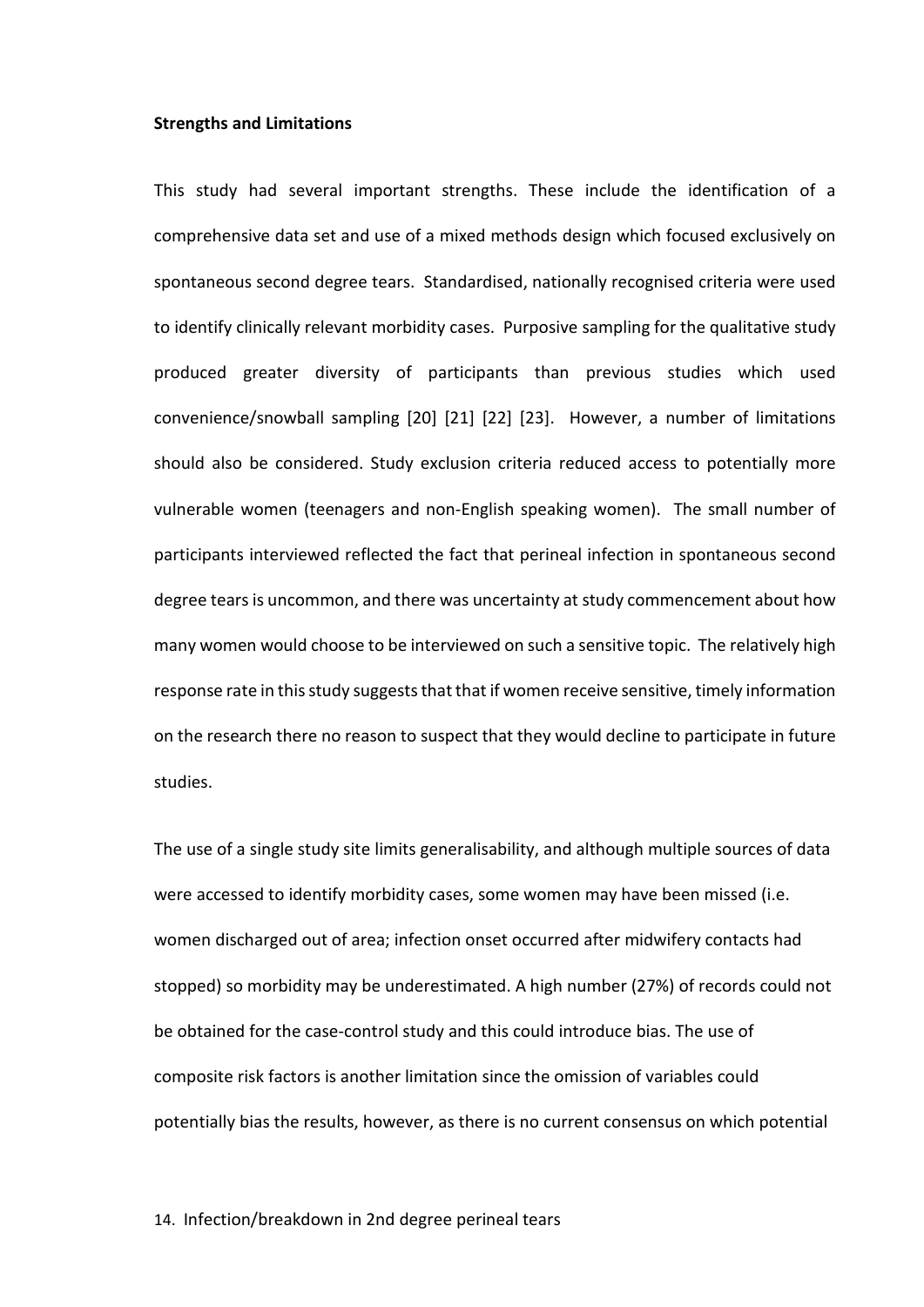risk factors are most relevant or how they should be categorised, the use of composite risk factors was a pragmatic decision.

#### **Conclusions**

This single centre study found a low incidence of infection/wound breakdown in spontaneous second degree perineal tears regardless of immediate clinical management. When infection was identified, onset was most likely to be associated with compromised wound status. Delays in diagnosis of infection occurred due to women not seeking timely help, perceived poor postnatal surveillance of the injury by midwives and physicians and clinicians' reliance on external signs when diagnosing wound infection. Clinicians should ask women about perineal healing at every postnatal encounter. Women who report feeling unwell, develop pyrexia following birth, report offensive vaginal discharge or worsening pain, should be assessed urgently and referred for medical consultation if appropriate. National standards for training in perineal assessment and suturing should be developed and audited. Respectful care and good information-sharing may minimise adverse outcomes and support women's recovery. Prospective longitudinal observational studies exploring modifiable risks for infection/wound breakdown and long-term sequelae of second degree tears are needed. One outcome might be a typology of second degree tears to inform different management pathways.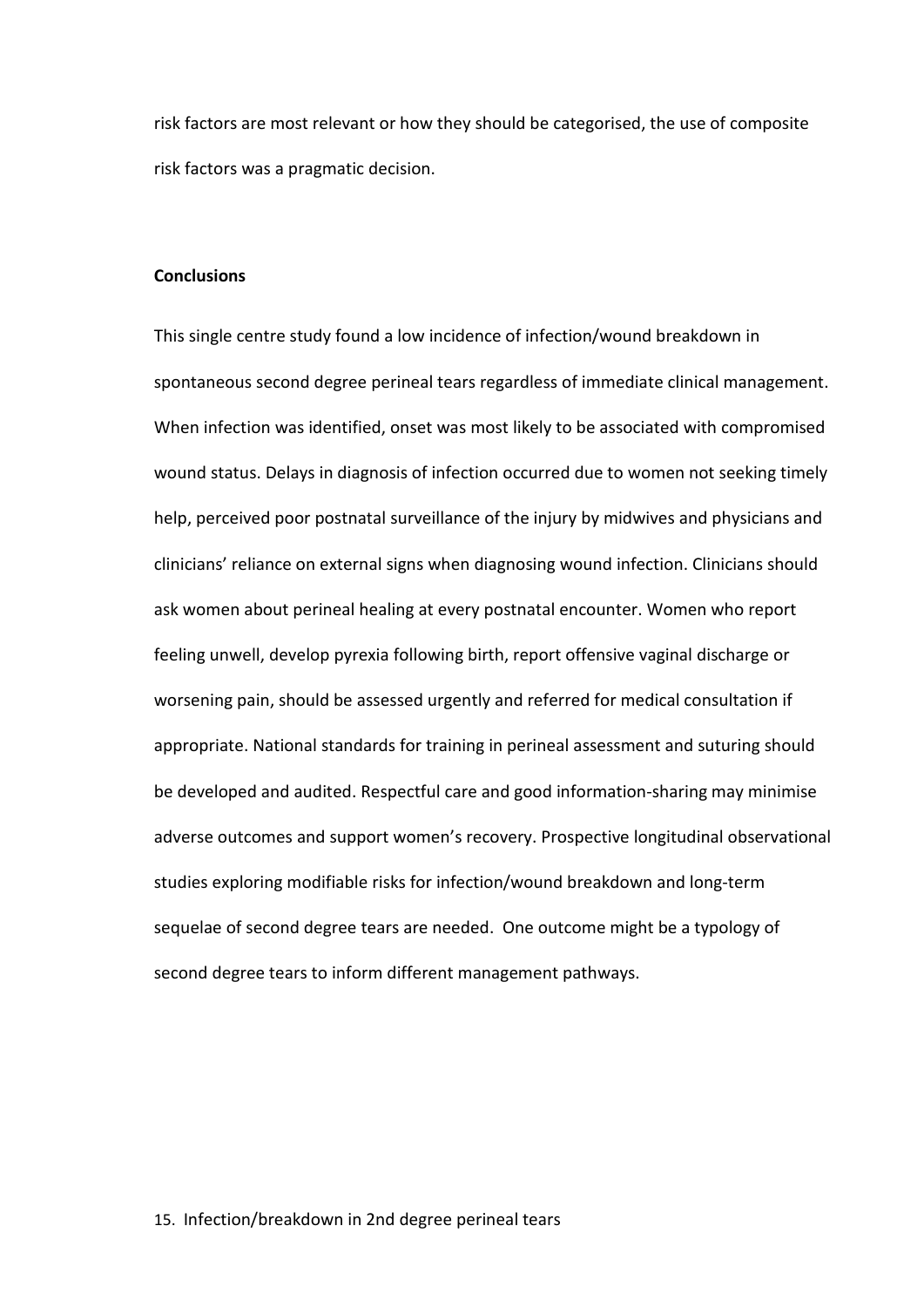## **ACKNOWLEDGMENTS**

With thanks to all the participants who generously volunteered their time and stories for this study, and to those who took part in the patient involvement focus group. Teresa Arias served as clinical advisor on perineal tears and gave feedback on coding. Rebecca Whybrow and Sarah Blanchard Stowe supported the observational study at the site. Sue Mash and Arlene Sibanda extracted data from EPR. Sadie Holland,

Harriet Powell, Chris Murphy and Siobhan Rhind-Mullen, and members of the site team, assisted with data extraction for the case-control study. Abla Mohamed assisted with the retrieval of patient notes.

## **CONFLICT OF INTEREST**

OW is a qualified midwife who works part-time for the Trust which was the site for this study but the Trust was not involved in the design, analysis or reporting of findings. No other relationships or activities that could appear to have influenced the submitted work have been identified by the authors.

## **ETHICS APPROVAL**

The procedures of the study received ethics approval from the relevant institutional ethics committee responsible for human experimentation: The Stanmore Research Ethics Committee (REC): 15/LO/0216 (Appendix 3.8), the sponsor (King's College London) and the site's R&D department.

## **AUTHORS' CONTRIBUTIONS**

OW conceptualized and designed the study, undertook data collection and analysis, and prepared the manuscript for publication. DB and AMR contributed to study design and oversight and were involved in theme development for the qualitative data. TM and JS contributed to the design and analysis of the quantitative data. All authors contributed to ongoing discussions about the study, commented on drafts of the paper and accept responsibility for the content as published.

## **TRANSPARENCY DECLARATION**

This manuscript is an honest, accurate, and transparent account of the study being reported, no important aspects of the study have been omitted and any discrepancies from the study as planned have been explained.

## **ORCID**

*Octavia Wiseman* http://orcid.org/0000-0003-4890-9435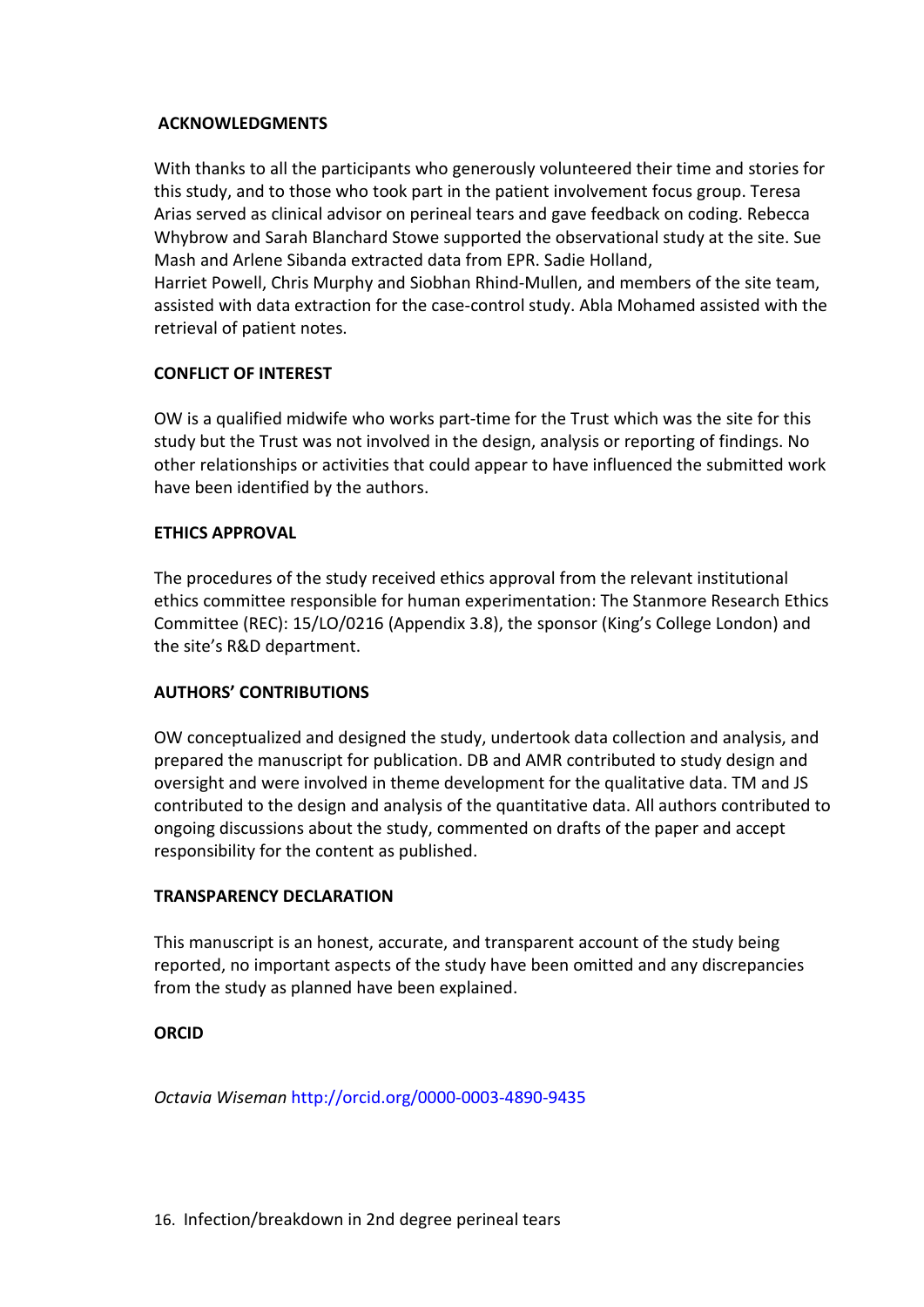## **Bibliography**

- [1] R. McCandlish, U. Bowler, H. van Asten, G. Berridge, C. Winger, I. Sames, J. Garcia, M. Renfrew and D. Elbourne, "A randomised controlled trial of care of the perineum during second stage of normal labour," *BJOG,* vol. 105, no. 12, pp. 1262-1272, 1998.
- [2] Health and Social Care Information Centre, "Hospital Episode Statistics: NHS Maternity Statistics Ingland 2013-2014," Health and Social Care Information Centre, 2015.
- [3] A. Sultan, "Obstetrical perineal injury and anal incontinence.," *Clin Risk,* vol. 5, no. 6, pp. 193-196, 1999.
- [4] L. Albers, J. Garcia, M. Renfrew, R. McCandlish and D. Elbourne, "Distribution of genital tract trauma in childbirth and related postnatal pain," *Birth,* vol. 26, no. 1, pp. 11-15, 1999.
- [5] C. Glazener, "Sexual function after childbirth: women's experiences, persistent morbidity and lack of professional recognition," *Br J Obstet Gyneacol,* vol. 104, no. 3, pp. 330-335, 1997.
- [6] V. Andrews, R. Thakar, A. Sultan and P. Jones, "Evaluation of postpartum perineal pain and dyspareunia:a prospective study," *Eur J Obstet Gynecol Reprod Biol,* vol. 13, pp. 152-156, 2008.
- [7] A. Macarthur and C. Macarthur, "Incidence, severity and determinants of perineal pain after vaginal delivery: A prospective cohort study," *Am J Obstet Gynecol,* vol. 191, pp. 1199-1204, 2004.
- [8] M. Williams and M. Chames, "Risk factors for the breakdown of perineal laceration repair after vaginal delivery," *Am J Obstet Gynecol,* vol. 193, no. 3, pp. 755-759, 2006.
- [9] V. Braun, The vagina: an analysis [dissertation], London: Loughborough University, 2000.
- [10] C. Kettle and D. E. Fenner, "Repair of episiotomy, first and second degree tears," in *Perineal and anal sphincter trauma*, A. H. Sultan, R. Thakar and D. E. Fenner, Eds., London, Spinger Verlag, 2009, pp. 20-32.
- [11] H. Woolhouse, D. Gartland, S. Perlen, S. Donath and S. Brown, "Physical health after childbirth and maternal depression in the first 12 months post partum: results of an Australian nulliparous pregnancy cohort study," *Midwifery,* vol. 30, no. 3, pp. 378-384, 2014.
- [12] L. Mason, S. Glenn, I. Walton and C. Appleton, "The experience of stress incontinence after childbirth," *Birth,* vol. 26, no. 3, pp. 164-171, 1999.
- 17. Infection/breakdown in 2nd degree perineal tears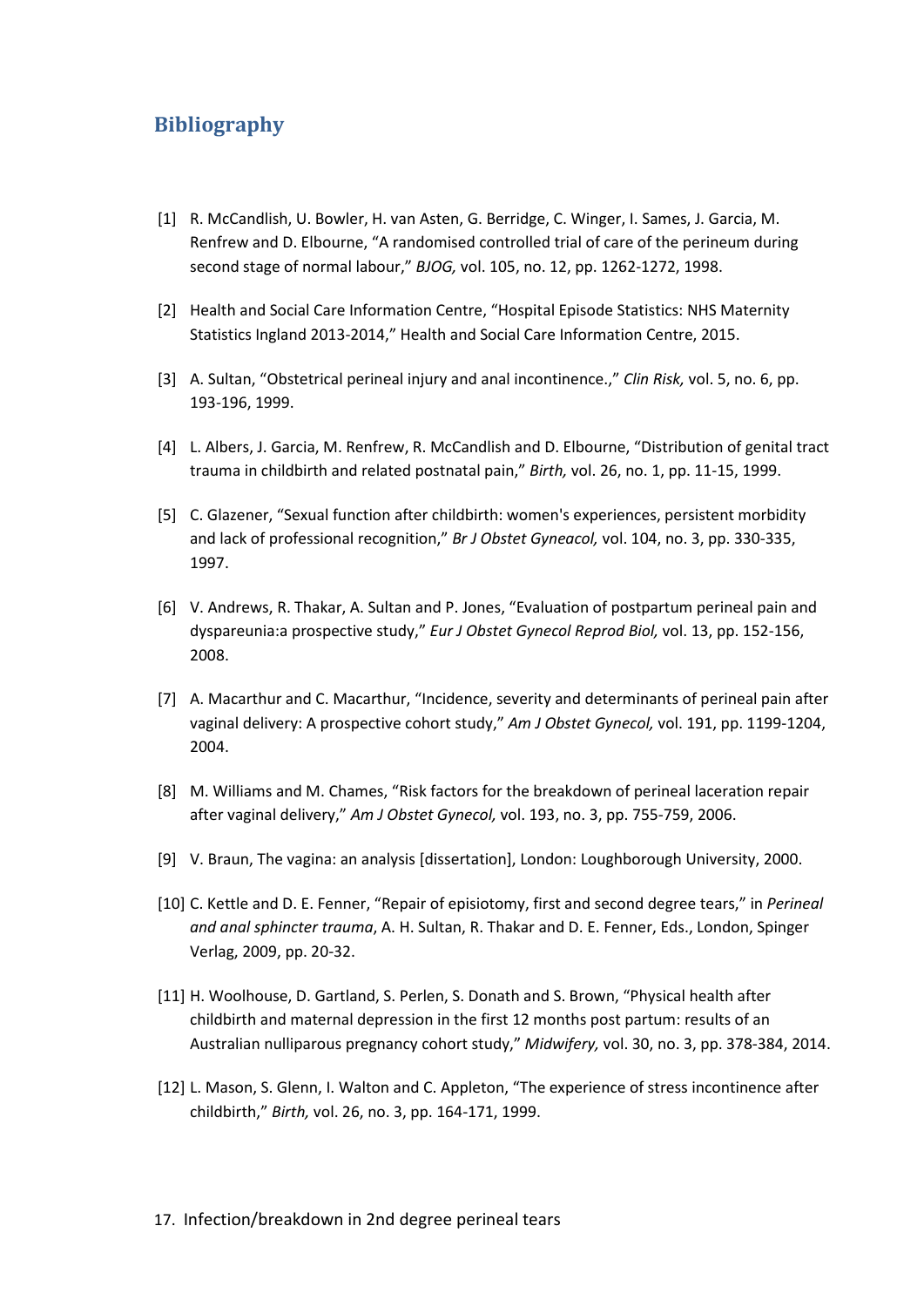- [13] D. Morof, G. Barrett, J. Peacock, C. R. Victor and I. Mayonda, "Postnatal depression and sexual health after childbirth," *American Journal of Obstetrics and Gyneacology,* vol. 102, no. 6, pp. 1318-1325, 2003.
- [14] R. Ganpathy, N. S. Bardis and R. F. Lamont, "Secondary repair of the perineum following childbirth," *J Obstet Gynecol,* vol. 28, pp. 608-613, 2008.
- [15] N. Tharpe, "Post pregnancy genital tract and wound infections," *J Midwifery Womens Health,* vol. 53, no. 3, pp. 236-46, 2008.
- [16] NHS Litigation Authority, "Information Sheet 13: Perineal Trauma. Extract from ten years of maternity claims: An analysis of NHSLA data," 2012.
- [17] D. Bick, C. Kettle, S. Macdonald, P. Thomas, R. Hills and K. Ismail, "PErineal Assessment and Repair Longitudinal Study (PEARLS): protocol for a matched pair cluster trial.," *BMC Pregnancy Childbirth,* vol. 10, no. 10, pp. 1-8, 2010.
- [18] E. Perkins, S. Tolhill, C. Kettle, D. Bick and K. Ismail, "Women's views of important outcomes following perineal repair," *BJOG,* vol. 115, no. Sup 1, p. 1.179, 2003.
- [19] L. Briscoe, T. Lavender, E. O'Brien, M. Campbell and L. McGowan, "A mixed methods study to explore women and clinicians' response to pain associated with suturing second degree perineal tears and episiotomies [PRAISE]," *Midwifery,* vol. 31, pp. 464-472, 2015.
- [20] S. Way, "A qualitative study exploring women's personal experiences of their perineum after childbirth: expectations, reality and returning to normality," *Midwifery,* vol. 28, no. 5, pp. e712-719, 2012.
- [21] R. O'Reilly, K. Peters, B. Beale and D. Jackson, "Women's experiences of recovery from childbirth: Focus on pelvis problems that extend beyond the puerperium," *J Clin Nurs,* vol. 18, pp. 2013-2019, 2009.
- [22] S. Herron-Marx, A. Williams and C. Hicks, "A Q-methodology study of women's experiences of enduring postnatal perineal and pelvic floor morbidity," *Midwifery,* vol. 23, pp. 332-334, 2007.
- [23] D. Salmon, "A feminist analysis of women's experiences of perineal trauma in the imediate post-delivery period," *Midwifery,* vol. 15, pp. 247-256, 1999.
- [24] S. Clement and B. Reed, "To stitch or not to stitch? A long-term follow-up study of women with unsutured perineal repair," *The Practicing Midwife,* vol. 2, no. 4, pp. 20-28, 1999.
- [25] P. Ahnfeldt-Mollerup, L. Petersen, J. Kragstrup, R. Christensent and B. Sorensen, "Postpartum infections: occurence, healthcare contacts and association with breastfeeding," *Acta Obstet Gynecol Scand,* vol. 19, pp. 1440-1444, 2012.
- 18. Infection/breakdown in 2nd degree perineal tears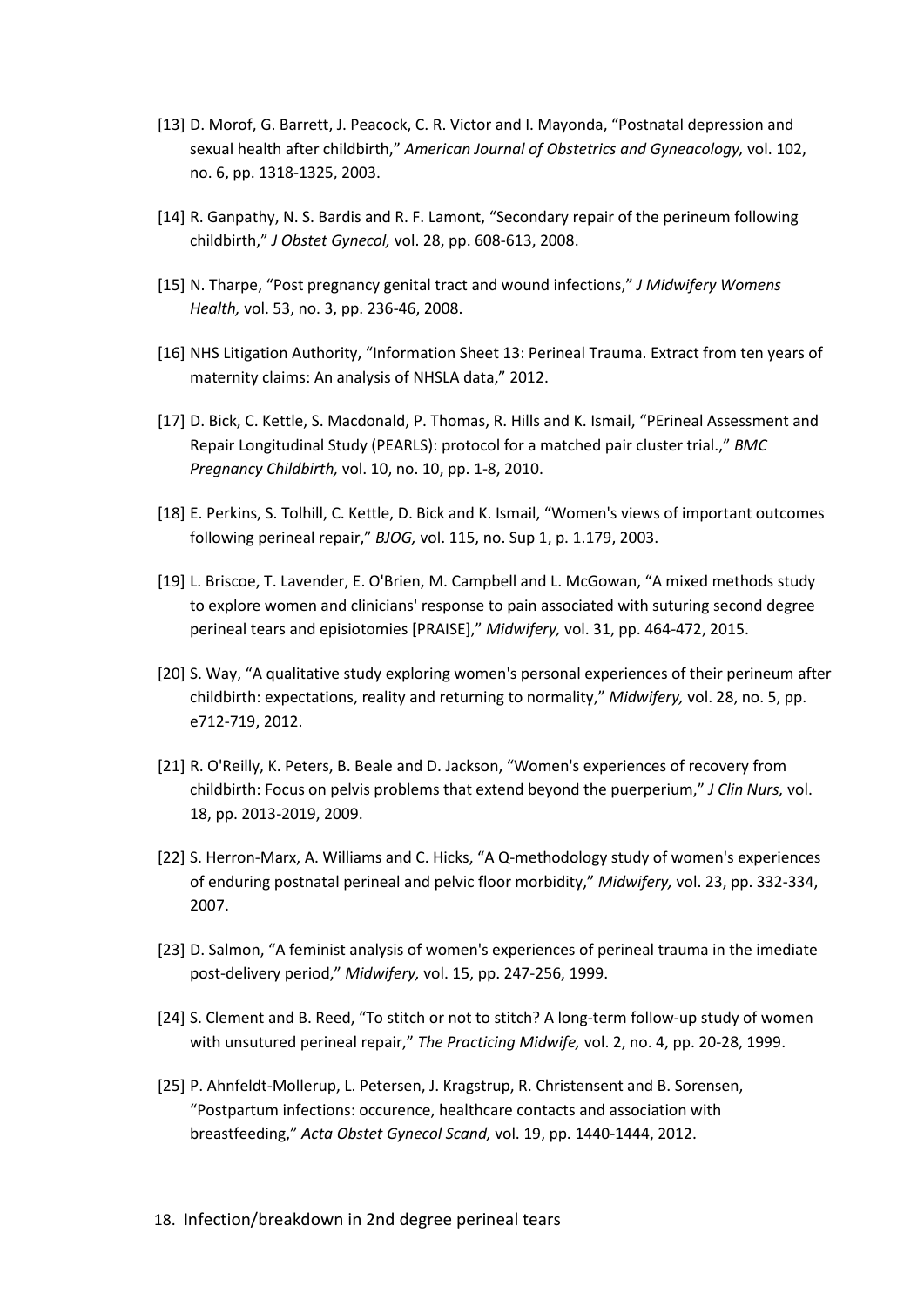- [26] A. Johnson, R. Thakar and A. Sultan, "Obstetric perineal wound infection: is there underreporting?," *Br J Nurs,* vol. 21, no. 5, pp. S28, S30,S32-5, 2012.
- [27] D. Devane, C. M. Begley, M. Clarke, D. Horey and C. OBoyle, "Evaluating Maternity Care: A Core Set of Outcome Measures," *Birth,* vol. 34, no. 2, pp. 164-172, 2007.
- [28] Public Health England, "Protocol for the Surveillance of Surgical Site Infections (V6)," Public Health England, London, 2013.
- [29] N. Pearce, "Analysis of matched case-control studies," *BMJ,* pp. 352-j969, 2016.
- [30] J. Green and N. Thorogood, Qualitative methods for health research, London: Sage, 2004.
- [31] D. G. Oliver, J. M. Serovich and T. L. Mason, "Constraints and opportunities with interview transcription: towards reflection n qualitative research," *Social Forces,* vol. 84, no. 2, pp. 1273-1289, 2005.
- [32] L. Ayres, K. Kavanaugh and K. Knafl, "Within-case and across-case approaches to qualitative data analysis," *Qual Health Res,* vol. 13, no. 6, pp. 871-883, 2003.
- [33] UK Parliament, "Data Protection Act," The Stationary Office, Norwich, 1998.
- [34] Department of Health, Caldicott Committee, "Report on the Review of Patient-Identifiable Information," Department of Health, London, 1997.
- [35] Department of Health, "Research Governance Framework for Health and Social Care," Department of Health, 2005.
- [36] National Institute for Care and Health Excellence (NICE), "Postnatal care. NICE Guideline CG37," 2014.
- [37] D. Bick, C. MacArthur and H. Winter, Postnatal care: evidence and guidelines for management, 2 ed., Edinburgh: Churchill Livingstone Elsevier, 2009.
- [38] National Childbirth Trust (NCT), "Postnatal care: still a Cinderella story," NCT, London, 2010.
- [39] Department of Health (DH), "National Service Framework for children, young people and maternitiy services: Maternitiy care," DH, London, 2004.
- [40] M. Knight, S. Kenyon, P. Brocklehurst, J. Neilson, J. Shakespeare, J. Kurinczuk and on behalf of MBRACE-UK, "Saving lives, improving mother's care - lessons learned to inform future maternity care from the UK and Ireland confidential enquiries into maternal deaths and morbidity 2009-2012," National Perinatal Epidemiology Unit, Univeristy of Oxford, Oxford, 2014.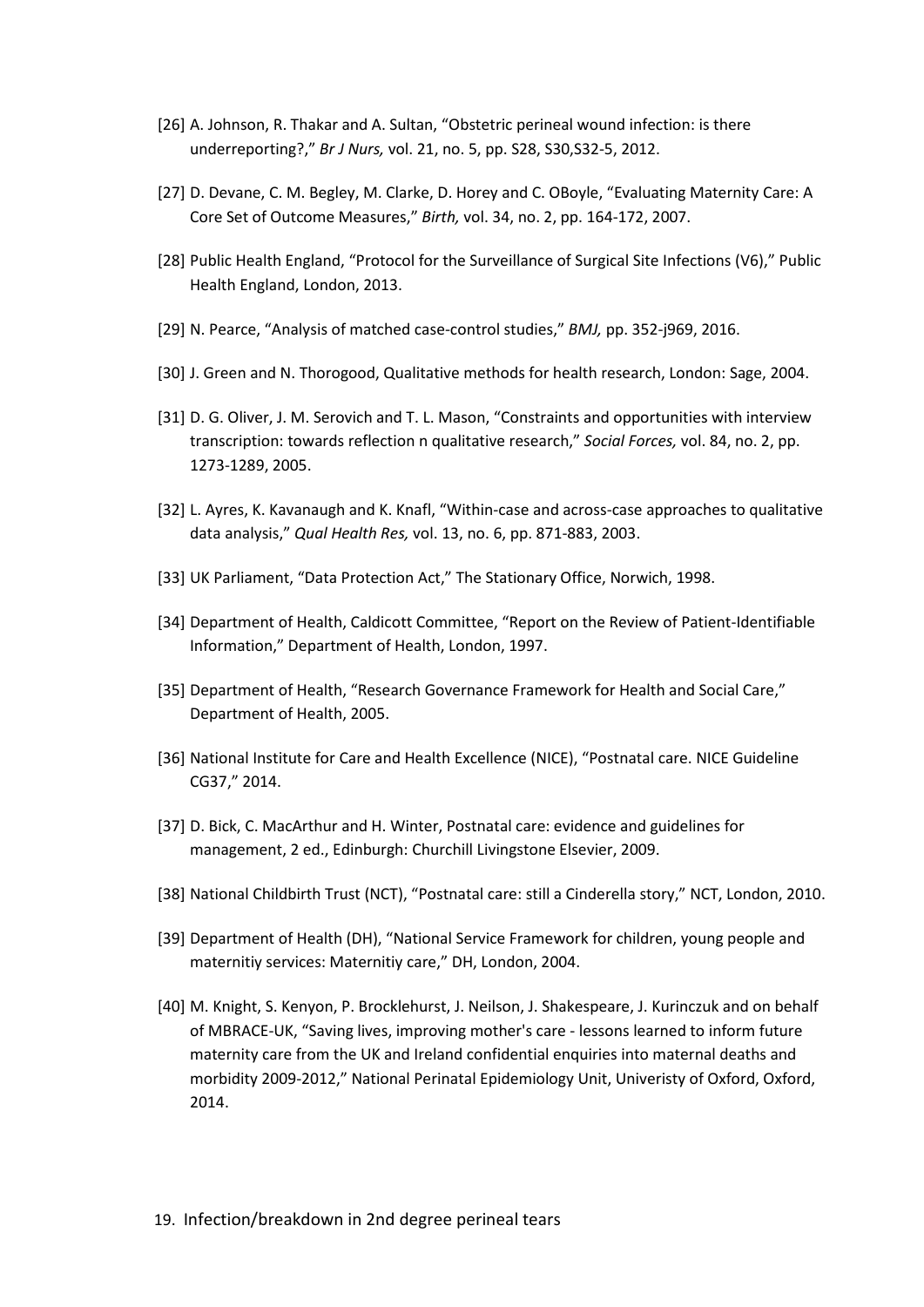- [41] Centre for Maternal and Child Enquiries, "Saving Mother's Lives: Reviewing maternal deaths to make motehrhood safer: 2006-2008," *BJOG,* vol. 118, no. Sup. 1, pp. 1-203, 2011.
- [42] A. Sultan, "'Have I missed a third-degree tear?' The identification, treatment and follow-up of women who experience perineal trauma," *RMC Midwives,* vol. 5, no. 9, p. 301, 2002.
- [43] D. Bick, K. Ismail, S. Macdonald, P. Thomas, S. Tohill and C. Kettle, "How good are we at implementing evidence to support the management of birth related to perineal trauma? A UK-wide survey of midwifery practice," *BMC Pregnancy Childbirth,* vol. 12, no. 57, pp. 1-10, 2012.
- [44] A. H. Sultan, M. A. Kamm and C. N. Hudson, "Obstetric perineal trauma: an audit of training," *Journal of Obstetric and Gyneacology,* vol. 15, no. 1, pp. 19-23, 1995.
- [45] J. Sandall, H. Soltani, S. Gates, A. Shennan and D. Devane, "Midwife-led continuity models versus other models of care for childbearing women," Cochrane Database of Systematic Reviews. Issue 8, 2013.
- [46] White Ribbon Alliance, "Respectful maternity care: the universal rights of childbearing women," White Ribbon Alliance, Washington DC, 2011.
- [47] Birthrights Dignity in Chidlbirth Forum, "Dignitiy in childbirth: the dignity survey 2013," Birthrights, London, 2013.
- [48] T. Arias, 'Hidden': Women's perceptions of their vaginas in the year after chilbirth [dissertation], London: King's College London, 2007.
- [49] A. Oakley, Essays on women, medicine and health, Edinburgh: Edinburgh University Press, 1993.
- [50] D. Walsh, "Perineal care should be a feminist issue," *Br J Midwifery,* vol. 8, no. 12, pp. 731- 736, 2000.
- [51] National Institute of Care and Health Excellence (NICE), "Intrapartum care: care for healthy women and their babies during childbirth. NICE Guideline CG190," National Institute of Care and Health Excellence, 2014.
- [52] R. Engemann, A. Holzheimer and A. Thiede, Immunology and its impact on infections in surgery, Berlin: Springer Verlag, 1995.
- [53] C. Kettle, R. Hills and K. Ismail, "Continuous versus interrupted sutures for repair of episiotomy or second degree tears.," *Cochrane Database of Systematic Reviews,* no. 11, 2012.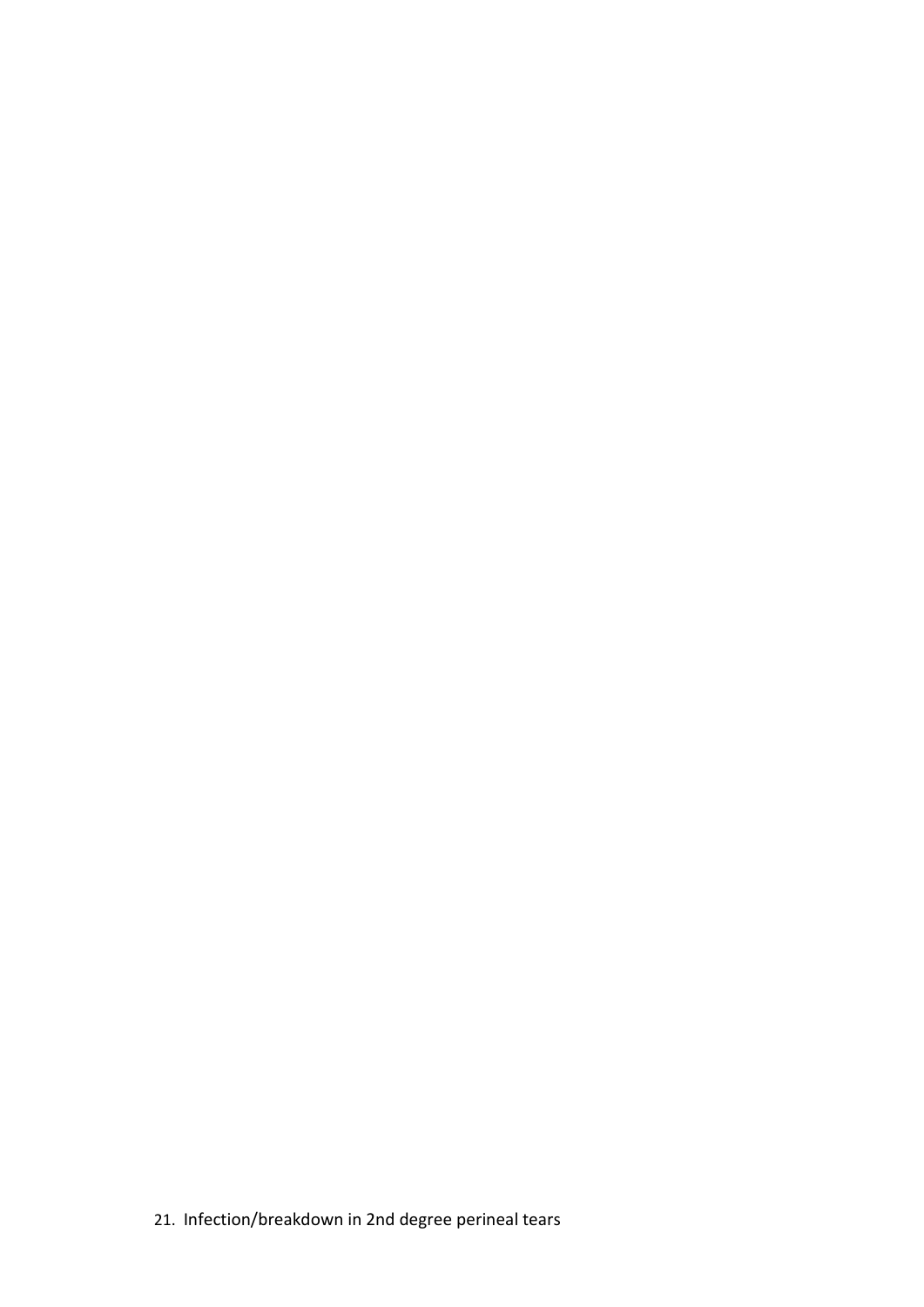**Table 1 Inclusion criteria for morbidity cases in a prospective observational study of women who sustained a spontaneous second degree perineal tear at an urban tertiary National Health Service hospital in the UK (infection/wound breakdown), 2014‐2015**

| <b>CRITERIA</b> |                                                                                          |                                                          | <b>RATIONALE</b>                                                                                                                                                                                                                                                                                 |
|-----------------|------------------------------------------------------------------------------------------|----------------------------------------------------------|--------------------------------------------------------------------------------------------------------------------------------------------------------------------------------------------------------------------------------------------------------------------------------------------------|
| Criterion 1     | Spontaneous<br>dehiscence                                                                | Sufficient on its<br>own                                 | SSISS <sup>1</sup> criterion.                                                                                                                                                                                                                                                                    |
| Criterion 2     | <b>Prescribed antibiotics</b><br>by physician for an<br>identified perineal<br>infection | Sufficient on its<br>own                                 | Adapted from SSISS. We removed the<br>requirement for this to be combined<br>with Criterion 5 as clinical records were<br>not always available (i.e. family<br>doctor/GP)                                                                                                                        |
| Criterion 3     | Swab culture yields<br>organism which may<br>be associated with<br>infection             | Sufficient in<br>combination with<br>one other criterion | Adapted from SSISS. SSISS allows a swab<br>yielding an organism is sufficient on its<br>own if pus cells are also present but pus<br>cells are not always reported in perineal<br>and vaginal wound swabs. Many<br>organisms are endogenous (normal flora<br>from the female reproductive tract) |
| Criterion 4     | Offensive<br>discharge/smell                                                             | Sufficient in<br>combination with<br>one other criterion | Adapted from SSISS (not sufficient on its<br>own as it may originate from an<br>unrelated uterine infection).                                                                                                                                                                                    |
| Criterion 5     | Two clinical<br>symptoms<br>Pain<br>Redness<br>Swelling<br>Heat                          | Sufficient in<br>combination with<br>one other criterion | <b>Adapted from SSISS</b>                                                                                                                                                                                                                                                                        |

 $\overline{a}$ 

<span id="page-22-0"></span><sup>1</sup> SSISS - Surgical Site Infection Surveillance Service [28]

<sup>22.</sup> Infection/breakdown in 2nd degree perineal tears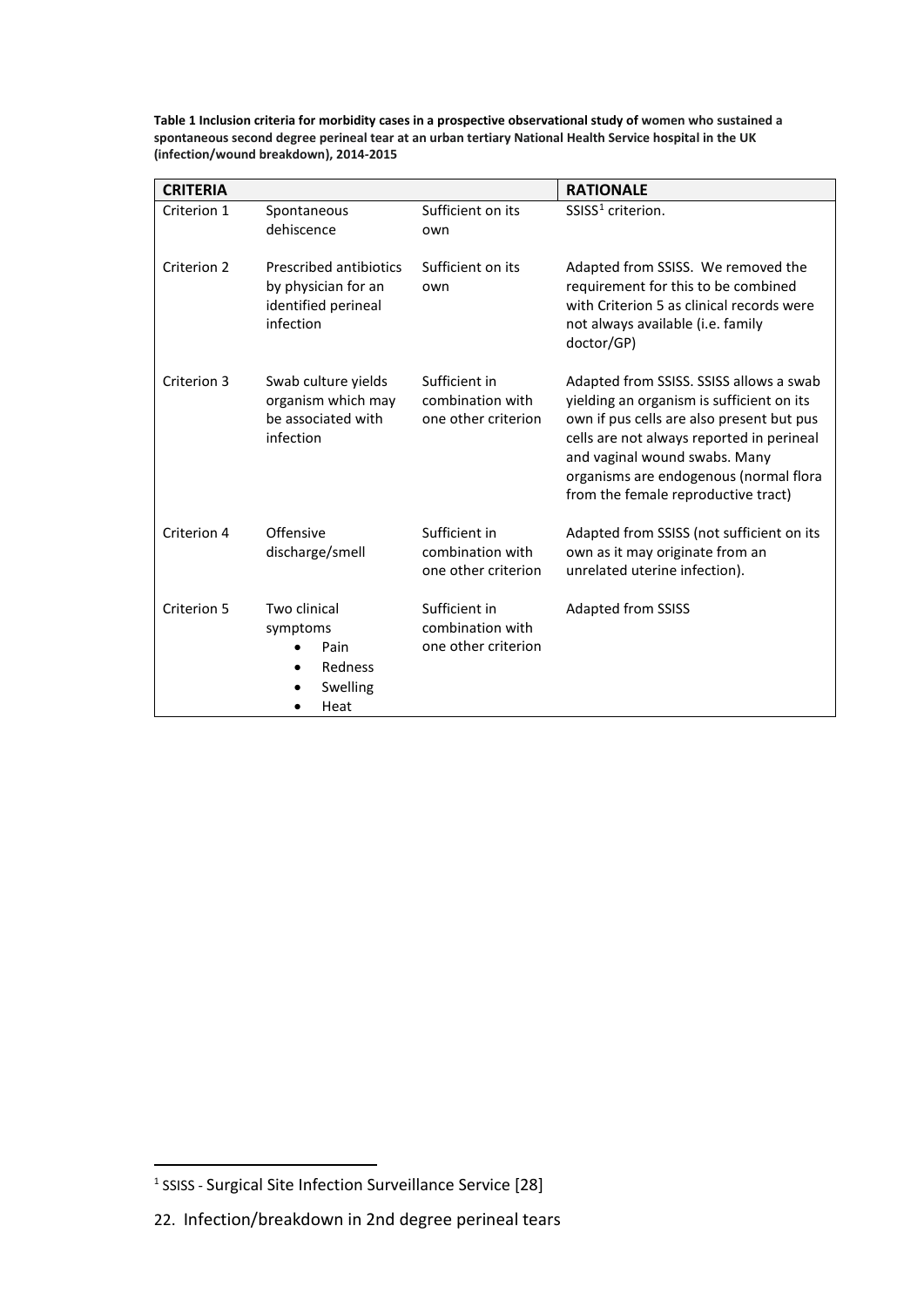**Table 2 Definition of composite risk factors for infection / wound breakdown used in a case-control study of women who sustained a spontaneous second degree perineal tear at an urban tertiary National Health Service hospital in the UK, 2014‐2015**

| <b>COMPOSITE RISK</b>                   | <b>CONTRIBUTORY FACTORS</b>                                                             | <b>RATIONALE</b>                                                                                                                 |  |
|-----------------------------------------|-----------------------------------------------------------------------------------------|----------------------------------------------------------------------------------------------------------------------------------|--|
| <b>FACTORS</b>                          |                                                                                         |                                                                                                                                  |  |
|                                         |                                                                                         |                                                                                                                                  |  |
| Compromised                             | 1/ Mental health - Anxiety during pregnancy,                                            | Widely reported conditions which can                                                                                             |  |
| host defences                           | and/or history of depression plus medication                                            | impact on wound healing.                                                                                                         |  |
| (factors which                          | 2/ Social risk - non-English speaker, deprivation,                                      | We did not include 'underlying sepsis',<br>since all cases of suspected sepsis during<br>labour were treated with antibiotics, a |  |
| might reduce the                        | poor attender                                                                           |                                                                                                                                  |  |
| body's ability to                       | 3/ BMI >=35                                                                             | potentially protective factor.                                                                                                   |  |
| fight infection)                        | 4/ Medical : diabetic, pre-eclampsia                                                    |                                                                                                                                  |  |
|                                         | 5/ Smoker                                                                               |                                                                                                                                  |  |
|                                         | 6/ Post-partum haemorrhage >1L and/or blood<br>transfusion                              |                                                                                                                                  |  |
| <b>Potential</b>                        | 1/ >4 vaginal examinations during labour                                                | Invasive procedures increase the risk of<br>nosocomial infection, potentially                                                    |  |
| exposure to                             | 2/ Instrumental delivery                                                                | transmitting organisms into the wound.                                                                                           |  |
| pathogens                               | 3/ Delay in suturing >1 hr or not sutured                                               | The National Institute for Health and<br>Care Excellence (NICE) recommends<br>undertaking repair 'as soon as possible            |  |
|                                         | 4/ Meconium at delivery                                                                 | to minimise the risk of infection' [51]                                                                                          |  |
|                                         | 5/ Prolonged rupture of membranes (PROM) >24<br>hours before onset of labour            | Meconium at delivery, PROM and ragged<br>membranes are risk factors associated<br>with infection in the literature               |  |
|                                         | 6/ Ragged membranes (i.e. possible retained<br>products could be a source of infection) |                                                                                                                                  |  |
| Compromised                             | 1/ Prolonged second stage (pushing), defined by                                         | Can lead to oedematous tissue which is                                                                                           |  |
| wound status                            | NICE as $>2$ hours for primiparous women and $>1$<br>hours for multiparous women.       | associated with dehiscence and poor<br>wound healing. [51]                                                                       |  |
| (The wound is an                        | 2/ Tear described as 'deep', '?3rd degree',                                             | Risk of infection is associated with the                                                                                         |  |
| entry portal and                        | 'complex', or 'bleeding +++'.                                                           | severity of the wound.                                                                                                           |  |
| complexity /                            | 3/ Clinician doing the suturing requiring                                               | Could contribute to wound breakdown                                                                                              |  |
| compromise (i.e.                        | supervision (low skill level).                                                          | or leave reservoirs for infection                                                                                                |  |
| poor repair) may                        | 4/ Suturing without using continuous non-lock                                           | Interrupted sutures may signify poor<br>practice, excessive bleeding or a complex<br>tear [51] [53]                              |  |
| increase the risk<br>of infection [52]) | technique (i.e. the use of interrupted sutures)                                         |                                                                                                                                  |  |
|                                         |                                                                                         |                                                                                                                                  |  |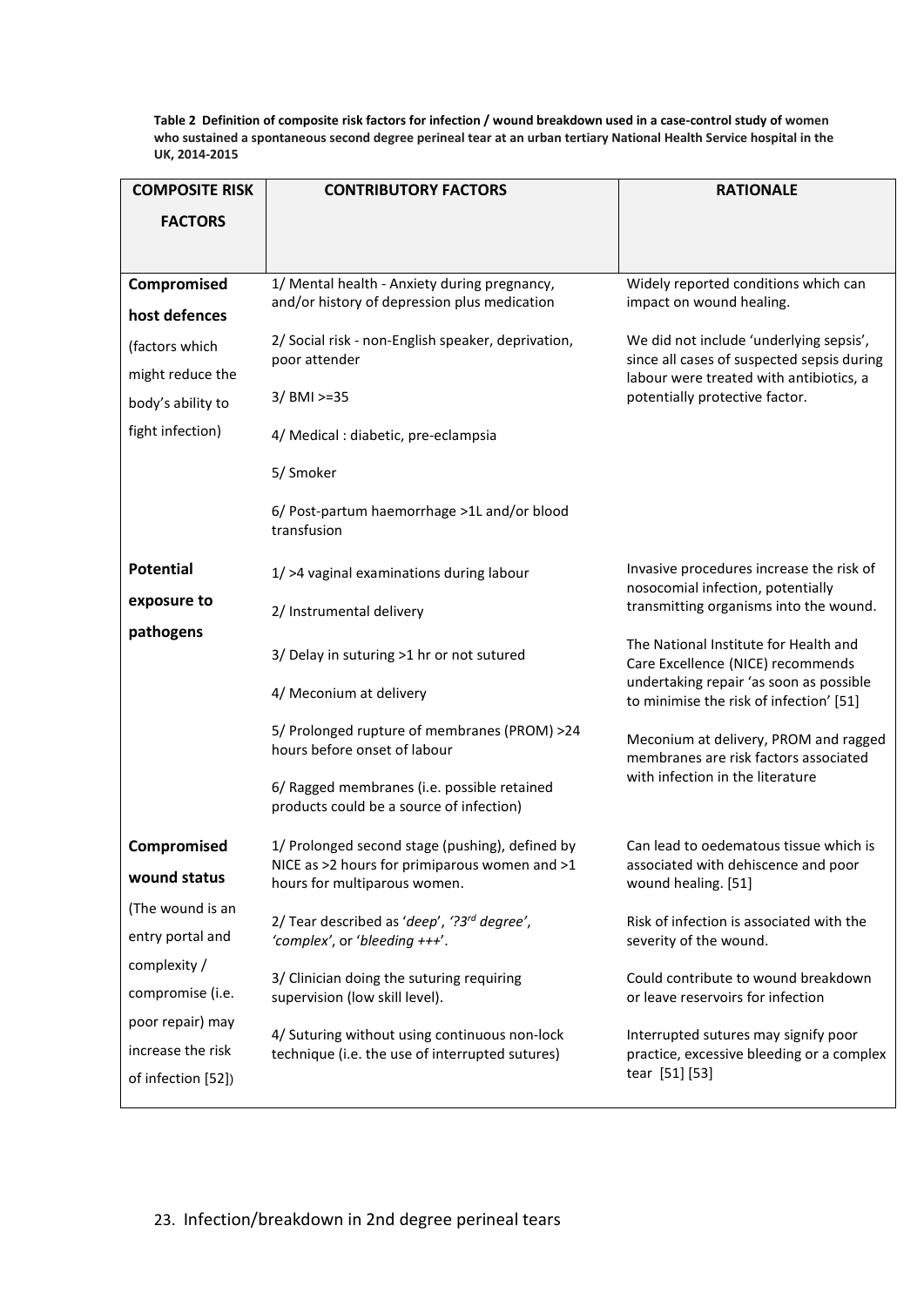| <b>Outcome</b>                           | $n(\%)$    |
|------------------------------------------|------------|
| Second degree tear                       | 828 (28.6) |
| Intact                                   | 672 (23.2) |
| Episiotomy                               | 597 (20.6) |
| First degree tear                        | 435 (15.0) |
| Other (lacerations/cervical tear etc.)   | 272 (9.4)  |
| OASIS ( $3^{rd}$ & $4^{th}$ degree tear) | 88 (3.0)   |
| <b>Total vaginal births</b>              | 2892 (100) |

**Table 3 Perineal outcomes of women who had a vaginal birth at an urban tertiary National Health Service hospital in the UK by morbidity status, 2014‐2015 (grouped by the most serious element of trauma)**